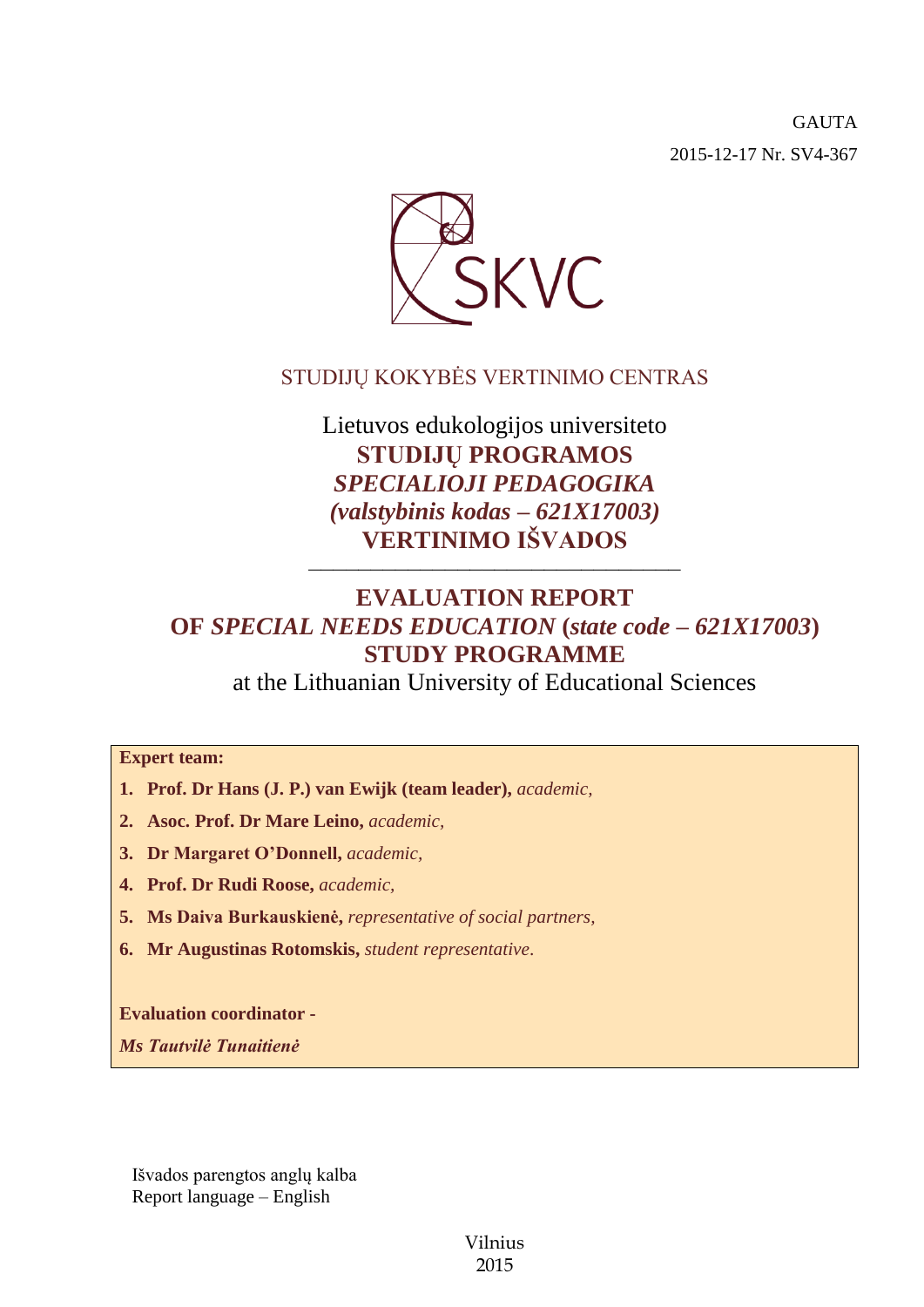| Studijų programos pavadinimas                           | Specialioji pedagogika              |  |
|---------------------------------------------------------|-------------------------------------|--|
| Valstybinis kodas                                       | 621X17003                           |  |
| Studijų sritis                                          | socialiniai mokslai                 |  |
| Studijų kryptis                                         | pedagogika                          |  |
| Studijų programos rūšis                                 | universitetinės studijos            |  |
| Studijų pakopa                                          | antroji                             |  |
| Studijų forma (trukmė metais)                           | nuolatinė (2)                       |  |
| Studijų programos apimtis kreditais                     | 120                                 |  |
| Suteikiamas laipsnis ir (ar) profesinė<br>kvalifikacija | specialiosios pedagogikos magistras |  |
| Studijų programos įregistravimo data                    | 2012 m. sausio 19 d.                |  |

## **DUOMENYS APIE ĮVERTINTĄ PROGRAMĄ**

## **INFORMATION ON EVALUATED STUDY PROGRAMME**

–––––––––––––––––––––––––––––––

| Title of the study programme.                          | <b>Special Needs Education</b>           |
|--------------------------------------------------------|------------------------------------------|
| State code                                             | 621X17003                                |
| Study area                                             | <b>Social Sciences</b>                   |
| Study field                                            | Teachers' Training                       |
| Type of the study programme                            | University studies                       |
| Study cycle                                            | Second                                   |
| Study mode (length in years)                           | Full-time $(2)$                          |
| Volume of the study programme in credits               | 120                                      |
| Degree and (or) professional qualifications<br>awarded | Master in Special Needs Teacher Training |
| Date of registration of the study programme            | 19 January 2012                          |

Studijų kokybės vertinimo centras

The Centre for Quality Assessment in Higher Education

©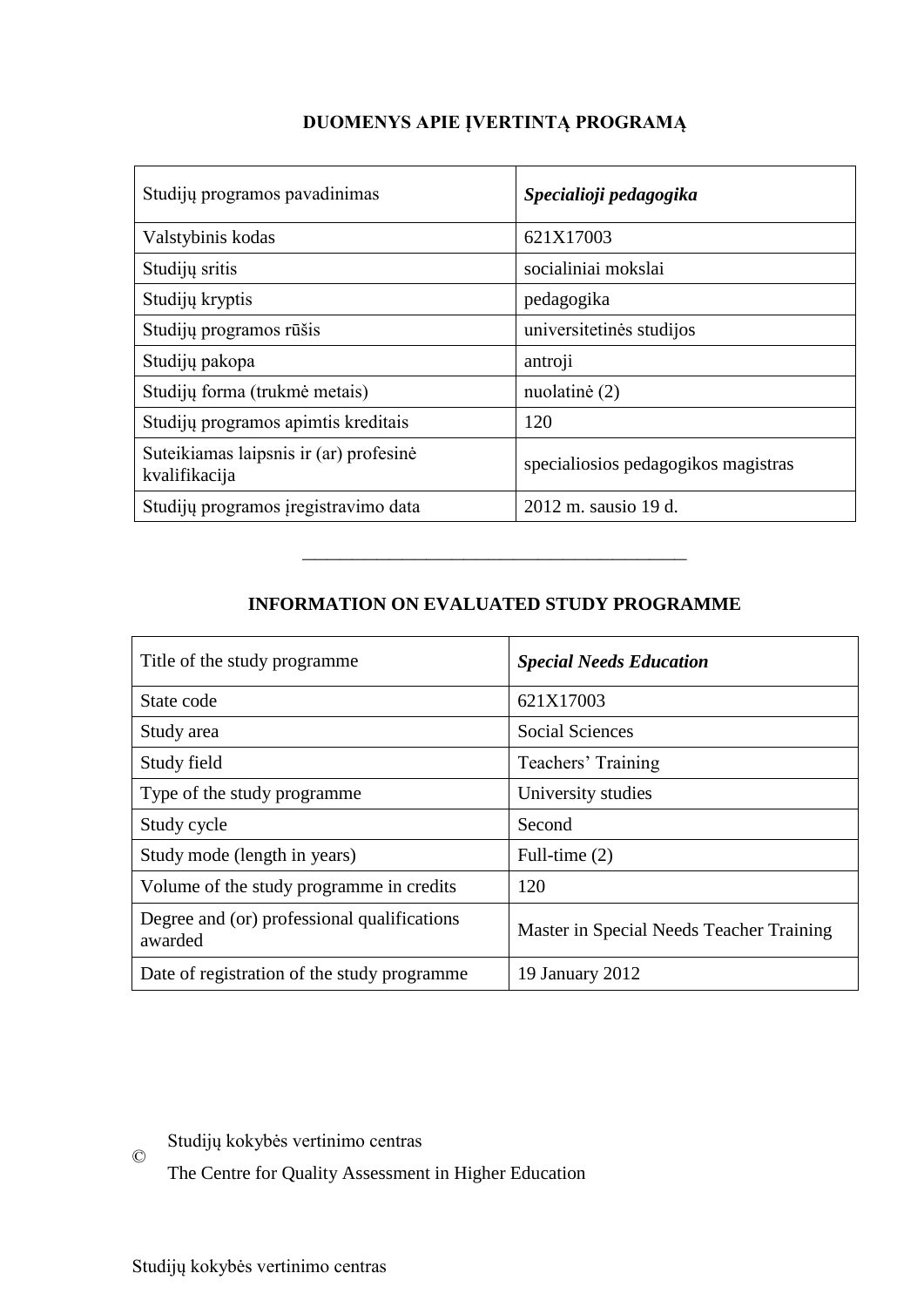| 1.1.                                                                       |  |
|----------------------------------------------------------------------------|--|
| 1.2.                                                                       |  |
| Background of the HEI/Faculty/Study field/ Additional information4<br>1.3. |  |
| 1.4.                                                                       |  |
|                                                                            |  |
|                                                                            |  |
|                                                                            |  |
|                                                                            |  |
|                                                                            |  |
|                                                                            |  |
|                                                                            |  |
|                                                                            |  |
|                                                                            |  |
|                                                                            |  |
|                                                                            |  |

## **CONTENTS**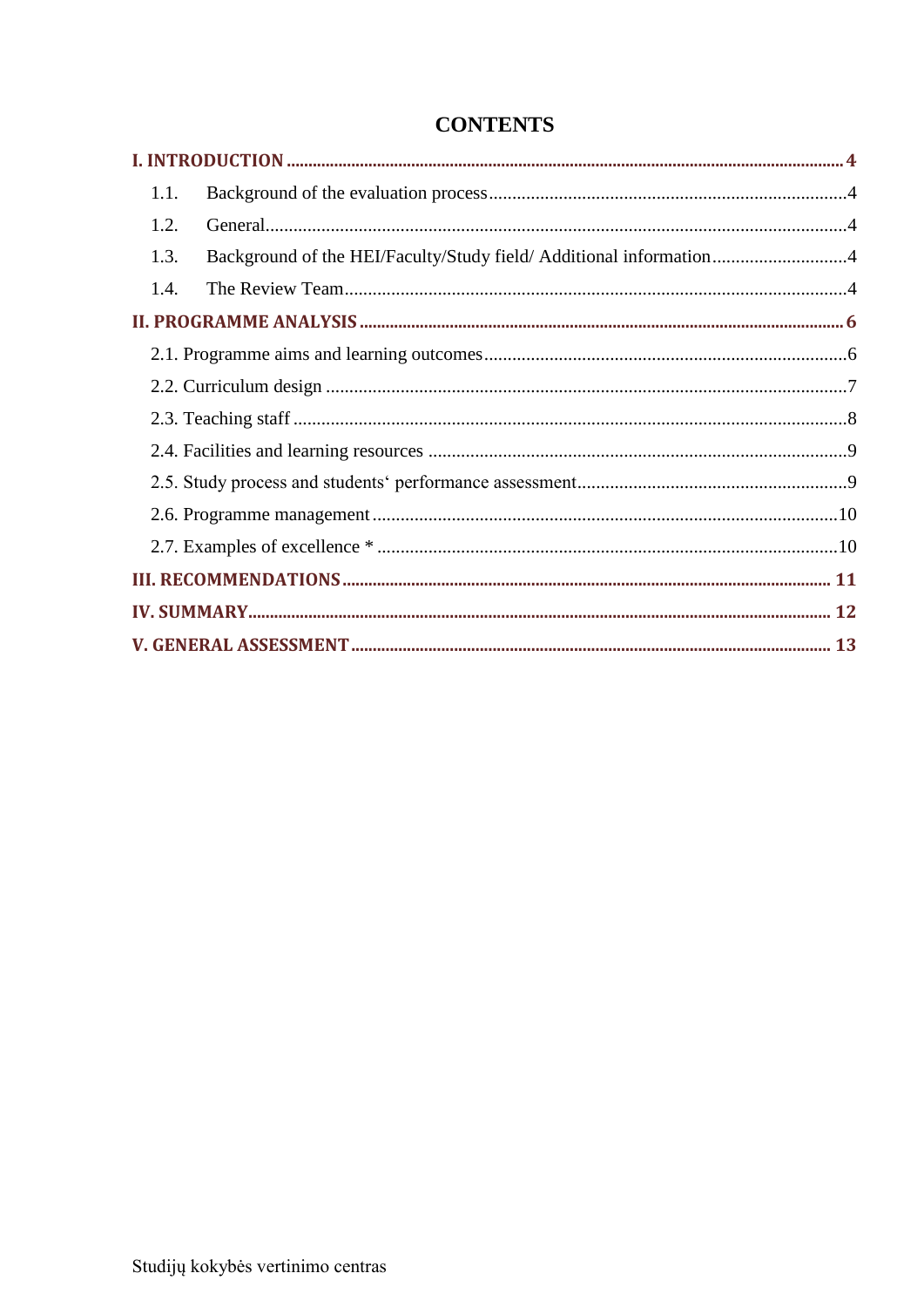### <span id="page-3-0"></span>**I. INTRODUCTION**

#### <span id="page-3-1"></span>*1.1. Background of the evaluation process*

The evaluation of on-going study programmes is based on the **Methodology for evaluation of Higher Education study programmes,** approved by Order No 1-01-162 of 20 December 2010 of the Director of the Centre for Quality Assessment in Higher Education (hereafter – SKVC).

The evaluation is intended to help higher education institutions to constantly improve their study programmes and to inform the public about the quality of studies.

The evaluation process consists of the main following stages: *1) self-evaluation and selfevaluation report prepared by Higher Education Institution (hereafter – HEI); 2) visit of the review team at the higher education institution; 3) production of the evaluation report by the review team and its publication; 4) follow-up activities.* 

On the basis of external evaluation report of the study programme SKVC takes a decision to accredit the study programme either for 6 years or for 3 years. If the programme evaluation is negative such a programme is not accredited.

The programme is **accredited for 6 years** if all evaluation areas are evaluated as "very good" (4 points) or "good" (3 points).

The programme is **accredited for 3 years** if none of the areas was evaluated as "unsatisfactory" (1 point) and at least one evaluation area was evaluated as "satisfactory" (2 points).

The programme **is not accredited** if at least one of evaluation areas was evaluated as "unsatisfactory" (1 point).

## <span id="page-3-2"></span>*1.2. General*

The Application documentation submitted by the HEI follows the outline recommended by the SKVC. Along with the self-evaluation report and annexes, the no additional documents have been provided by the HEI before, during and/or after the site-visit.

#### <span id="page-3-3"></span>*1.3. Background of the HEI/Faculty/Study field/ Additional information*

<span id="page-3-4"></span>Lithuanian University of Education Sciences prepares teachers for all stages of education (pre-school, primary, basic and secondary education). The range of study subjects span the content and learning objectives for formal and non-formal education settings, specialists in educational assistance (special educators, social educators and psychologists), and educational leaders and experts in ensuring quality educational provision. The Faculty of Education is the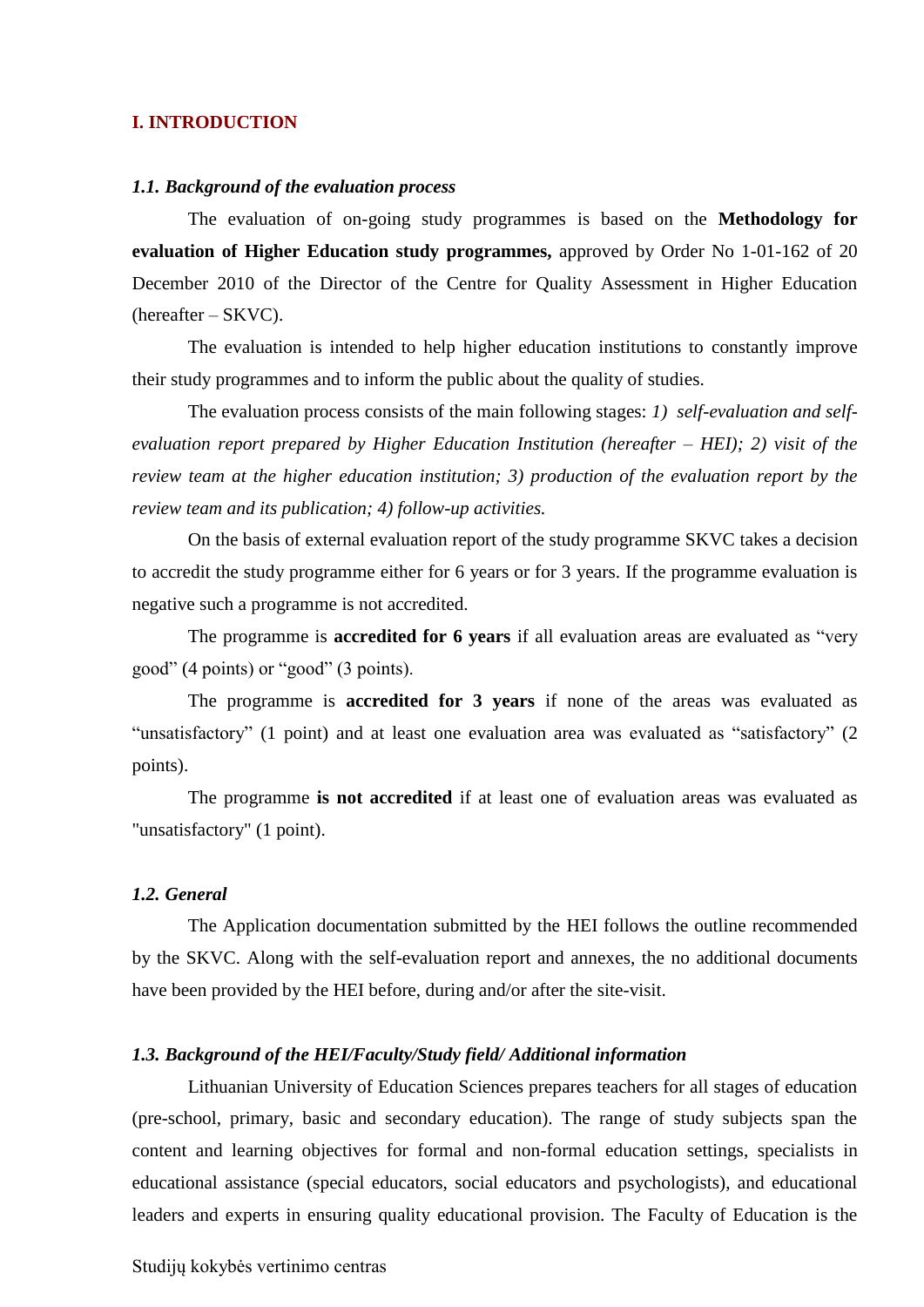core faculty of LEU, implements study programmes in the fields of education science, arts education and psychology.

The Study Programme of Special Needs Education, first implemented on September 1st, 2012, aims to prepare special needs teachers and researcher-practitioners, who are competent to assess and evaluate pupils' special educational needs and, on the basis of contemporary special needs education theories and research results, to support environments for education that increase the inclusion of pupils with special educational needs into mainstream educational institutions at all levels of education. This programme is implemented on a full time study basis. This is the first review of the programme.

### *1.4. The Review Team*

The review team was assembled in accordance with the *Expert Selection Procedure*, approved by Order No 1-55 of 19 March 2007 of the Director of the Centre for Quality Assessment in Higher Education, as amended on 11 November 2011. The Review Visit to HEI was conducted by the team on 8 October 2015.

- **1. Prof. Dr Hans (J. P.) van Ewijk,** *Emeritus Professor of Social Work Theory at the University for Humanistics, Utrecht, the Netherlands.*
- **2. Assoc. Prof. Dr Mare Leino,** *Associate Professor at the Institute of Social Work, Tallinn University, Estonia.*
- **3. Dr Margaret O'Donnell,** *lecturer in the field of special education at St Patrick's College, Dublin, coordinator of an online Certificate/Diploma in Inclusive Education, Ireland.*
- <span id="page-4-0"></span>**4. Prof Dr Rudi Roose,** *Professor of Social Work at the Department of Social Work and Social Pedagogy, Faculty of Psychology and Educational Sciences, Ghent University, Belgium.*
- **5. Ms Daiva Burkauskienė,** *Head of Division of Educational Assistance, Assessment and Consulting at the Educational Centre for Deaf and Hard of Hearing of Lithuania, Lithuania.*
- **6. Mr Augustinas Rotomskis,** *graduate in Clinical Psychology, Vilnius University, president of the Lithuanian Association of Psychology Students, Lithuania.*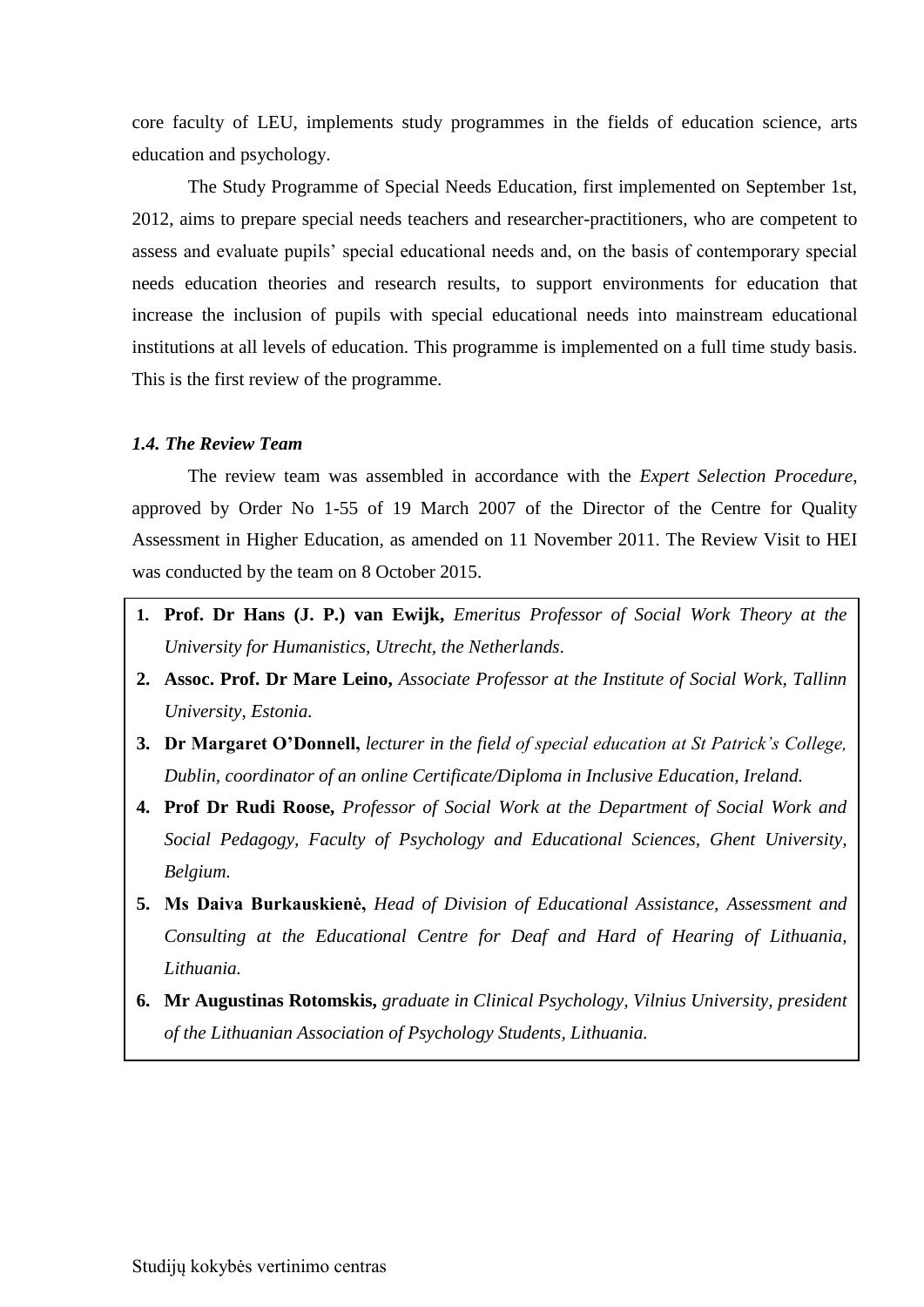### <span id="page-5-0"></span>**II. PROGRAMME ANALYSIS**

#### *2.1. Programme aims and learning outcomes*

The programme learning outcomes are well defined, clear, applicable and publicly accessible. The aim and learning outcomes of the Study Programme comply with the provisions of the Law on Research and Studies of the Republic of Lithuania. Programme aims and learning outcomes are predominantly consistent with the type and level of studies and the level of qualifications offered. As such, an important focus lies on research related competences relating to a masters level. However, the review team had some remarks concerning the curriculum design and the fact that the review team could consider some elements of the programme to refer to a Bachelor level rather than a Masters level (see further). The name of the program is compatible with the content, and the learning outcomes and qualifications of the program. However, a remark here is that the review team feels that the content of the program might focus more explicit on a broader perspective on 'special needs' (see further).

The programme has a clear link with the changing developments in Lithuanian society, especially the changing educational systems in which it becomes more important to adapt the environment to the child instead of the child to the environment. As such, stakeholders acknowledge the importance of the programme as they state they need experts to support and strengthen this development.

Despite the clear rationale for this programme and its importance in furthering inclusive practices in Lithuanian society, the question why the numbers enrolling in the programme are so low needs to be addressed.

The profile of the profession is diverse, as respondents refer to the graduates as teachersresearchers, helpers, managers of the process of inclusive education, etc. This is ambitious, and while there is a clear perspective on how to reach these ambitions, the review team feels that this profile should be made more coherent, more connected through a focus on the generic skills, knowledge and competences required to fulfil this role. The role of the teachers in special education is regarded as a specialist's role to address, support and further inclusive education in Lithuanian society. However, this approach itself raises a tension with the importance of a generic approach to empowering all teachers as teachers of student with diverse needs in inclusive settings. The particular focus on training 'the specialist' in support of furthering inclusive education, can serve, as it has done in other jurisdictions, to limit the competences of other professionals (such as other teachers, psychologists, social pedagogues, etc.) to develop competencies to deal with special educational needs and to also support the process of inclusive education. In this respect, there is a danger of investing in one pronged approach to professional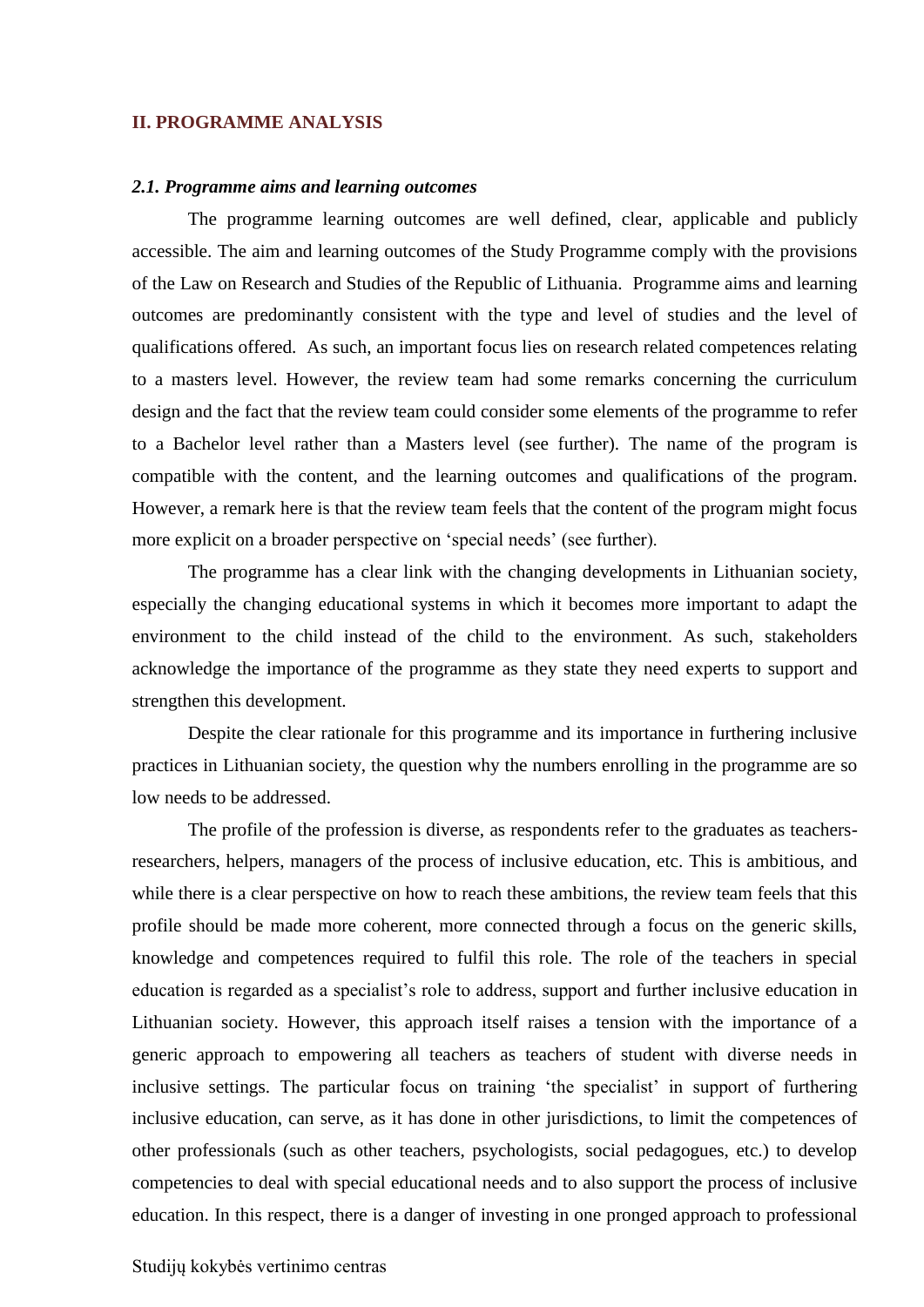development in the creation of specialists, instead of looking to the needs of the whole teaching body in times of significant change in relation to inclusive practices. While those involved in the programme state that the special education needs teacher also should have an impact on 'other' professionals involved, it is not clear how they are precisely competent in dealing with resistance, with other opinions, etc.

In light of the above observation, and to build teacher capacity in the schools to address the demands of meeting pupils' diverse learning needs, it is advised that the role of the special needs trainee be extended to include some capacity building exercises in the schools and that this role be made more explicit in the programme aims and objectives.

The students who enrol on the programme are already qualified teachers with yet no knowledge of special educational needs. So the programme developed the view that they should start from the bottom up by teaching them about all categories of students' special needs. As such, the review team could consider those elements of the programme to refer to a Bachelor level rather than a Masters level. However, the review team understands that this has to do with the Lithuanian educational regulations.

A more generic approach would impact positively on the programme and give more space for a more generic perspective on special needs rather than building up the programme as a combination of knowledge in relation to specific categories of pupils' special needs. Overall, the review team advises that the programme be more clearly embedded in a broader perspective on inclusion, stemming from a more thorough theoretical perspective on inclusion, in which also generic debates are incorporated.

This would also serve to support the possibility for the programme and the Institute becoming a 'leading' Institute in the region with regard to leading and fostering inclusive policies and practices. We regard the Institute as being well placed to take on this leading role.

### *2.2. Curriculum design*

<span id="page-6-0"></span>The curriculum meets the legal requirements and the modules are continuous and evenly spread over the programme duration. There is a good relation between theory and practice and the research competences are adequately addressed mainly through meeting the criteria of the completion of a Masters' thesis. The modules are of a high quality level and the staff members presented a clear and broad perspective on the programme, with the link to recent and relevant research.

The students are outplaced in interesting practices and this is really experienced as highly relevant by the students and by the practices. The students state to become stronger experts and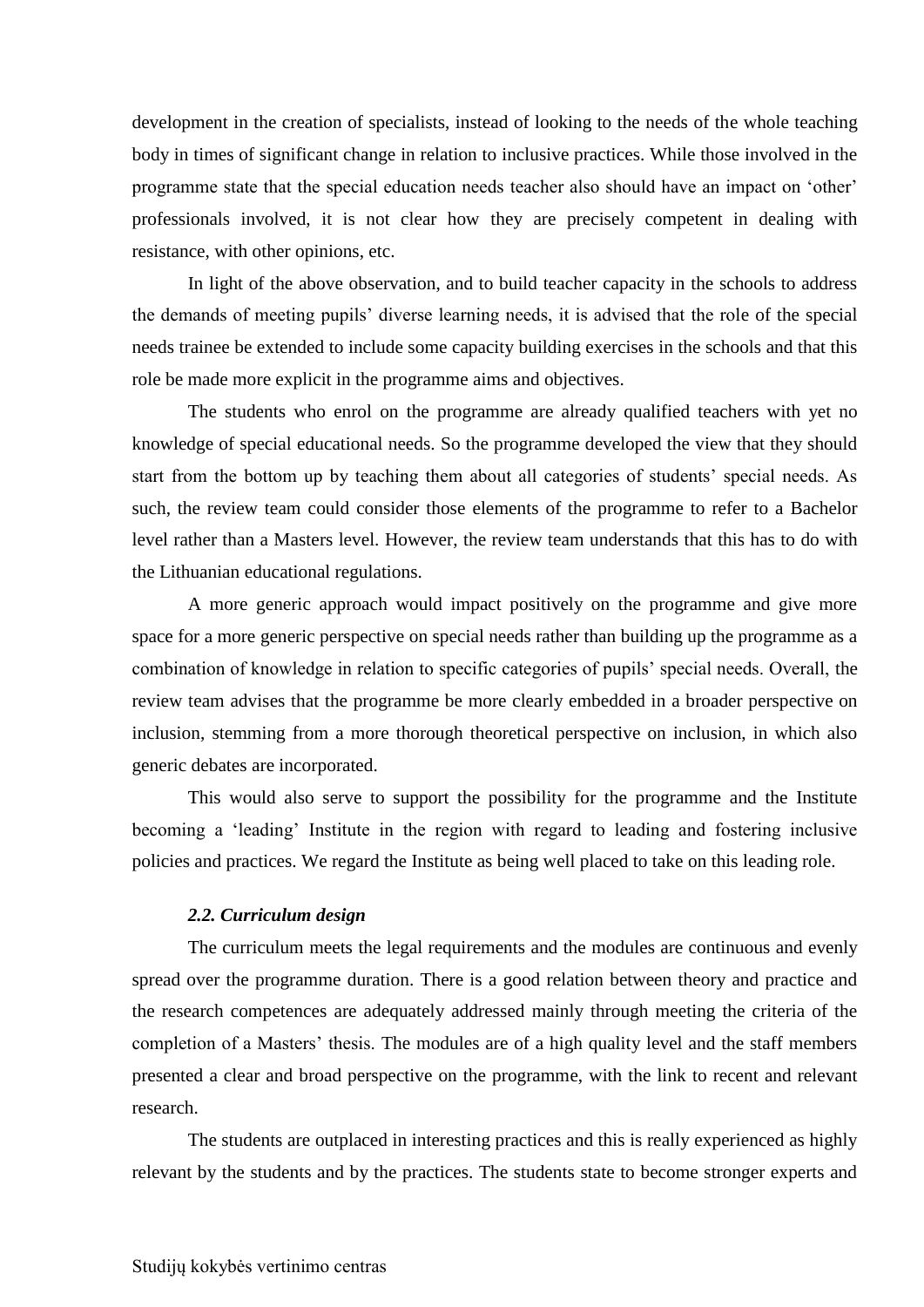the practices refer to the relevance of the students as 'researchers', which strengthen the quality of the practice.

Despite this overall high quality of the curriculum, the review team sees room for even further improvement.

The review team feels that the module (titles) do not appear to reflect this broad perspective on special needs which was presented during the evaluation. Staff members referred to special needs children as not only being children with 'mental' of 'physical' impairments, but also children coming from poor families, refugees, etc. In recognition of the broad continuum of needs that exist in inclusive school settings, this broad perspective on the continuum of 'special needs' should be more visibly reflected in the programme.

The review team also noted an absence of a clear view on special educational needs and inclusive education when set against international theoretical and political debates. For instance, the review team missed a reference to the Salamanca declaration and to the Convention on the Rights of Disabled People. The review team also missed the explicit reference in the curriculum to the wider debates on inclusive education, the multiple definitions, the critiques on inclusive practice the challenges, attitudes, labelling etc.

A concern – also stated by the students – is the lack of knowledge of English for some students and staff members. Although there exists a wide body of literature outside of the English literature, having no access to this literature remains a challenge which needs to be addressed.

Also, the review team believes that the curriculum could become more interactive, by introducing more elements of blended learning (archiving live lectures so that students can revisit them and also that those who miss out, for one reason or another, can also access them on Moodle).

## <span id="page-7-0"></span>*2.3. Teaching staff*

The study programme has been implemented by 20 teachers and the composition of the staff meets the legal requirements. The teaching staff is highly competent and engaged and they have a good sense of purpose and direction as to what they want to achieve with this programme. Staff members have contacts with international partners and follow up on new debates and discussions. The team members have important forms of cooperation, with for instance Poland and Austria and they are also involved in research. And they intend to elaborate these collaborations further and with other partners in the future. Depending on the need of the program, guest lecturers from other institutes are invited (Krakow, Vilnius, Šiauliai). The teacher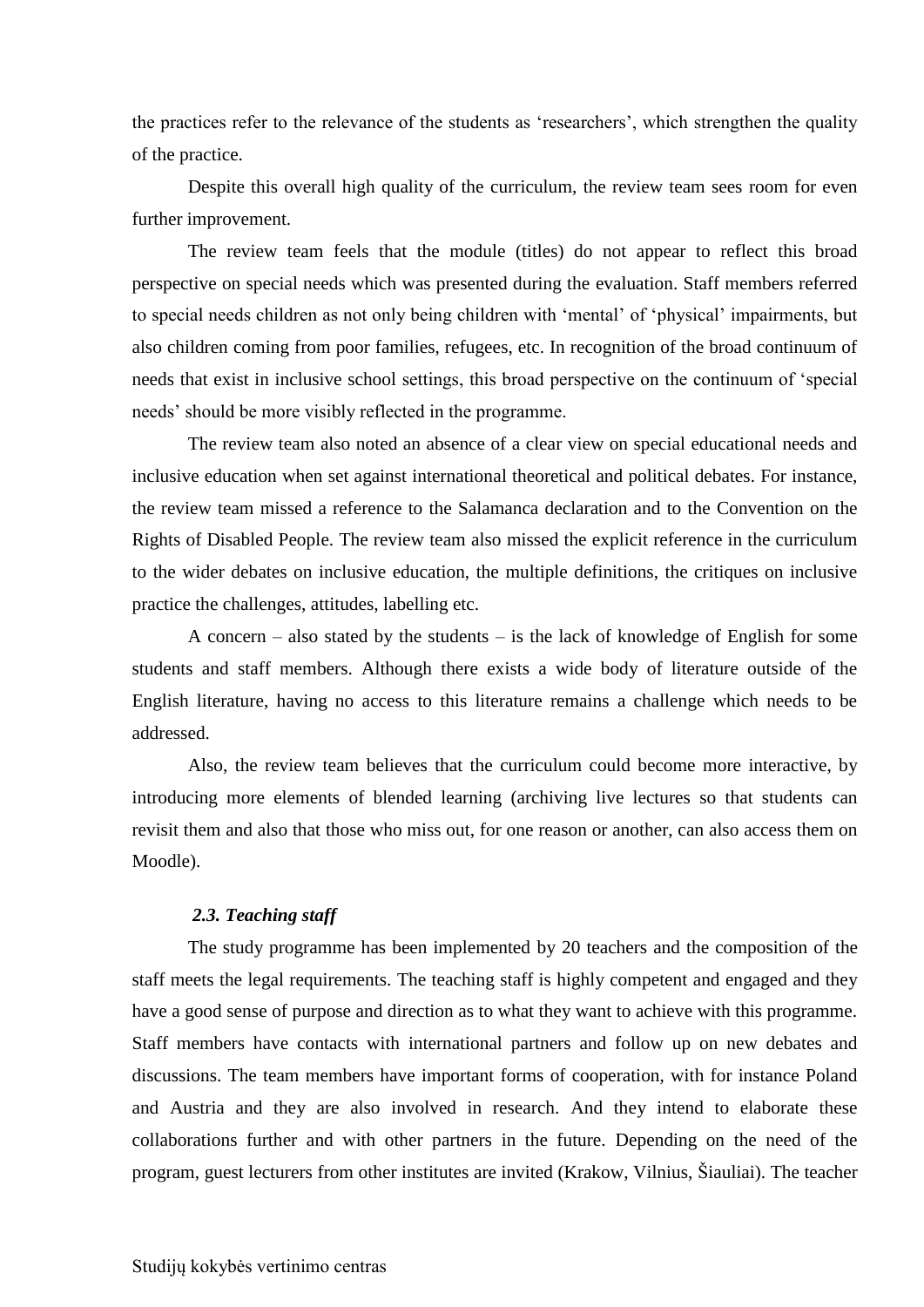staff also publishes nationally and internationally and presents in international an national conferences.

Despite this overall high quality of the teaching staff, the review team sees some challenges:

It was noted that the fact that many highly experienced teachers on the programme may be retiring in the near future. Therefore, it will be important to build capacity by supporting and preparing additional teaching staff so as to ensure the quality and continuity of the programme.

The review team also believes that more systematic attention should be paid to international contacts and networks. These contacts seem to emerge rather 'by accident' (personal contacts, the fact that lots of Polish people live in Lithuania) rather than 'by design'. Although these contacts are very important and interesting, more well considered networks or collaborations could be installed with institutions/professionals which are in the forefront of the academic debate on special needs and inclusive education.

#### *2.4. Facilities and learning resources*

<span id="page-8-0"></span>The LEU premises are rather old but adequate. A new library is scheduled to be built soon. The classrooms are well equipped and modern technologies, the extensive use of Moodle is to be commended and it is recognised that there are further opportunities to about extend and enhance distance and blended learning approaches.

Computers, laboratories and places for study are available, varied in both in size and quality. The practical arrangements meet the required standards. Teaching materials are readily available in the libraries, the bookshop and partly in Moodle. The library gives access - also from home - to a whole range of databases.

The building is accessible for people with special needs and there are special computer programmes and facilities for special needs students and teachers. Students report that the personnel of the library, canteen, reception etc. are very helpful and supportive to them in all aspects of their engagement in college life.

## <span id="page-8-1"></span>*2.5. Study process and students' performance assessment*

The organisation of the study process ensures adequate provision for the programme and the achievement of the learning outcomes. In 2014, 70% of the students enrolled passed. As most are female students, maternity leave is the main reason for academic leave. As it is a full time program and most students work, this is a challenge for the program. However, students state that the program and teaching staff are highly flexible, which makes it manageable to graduate. As such, study progress was good (8,72 in 2013-2014). Adequate time is allocated to theory and practice. Students acknowledge that they become stronger and more self-aware throughout their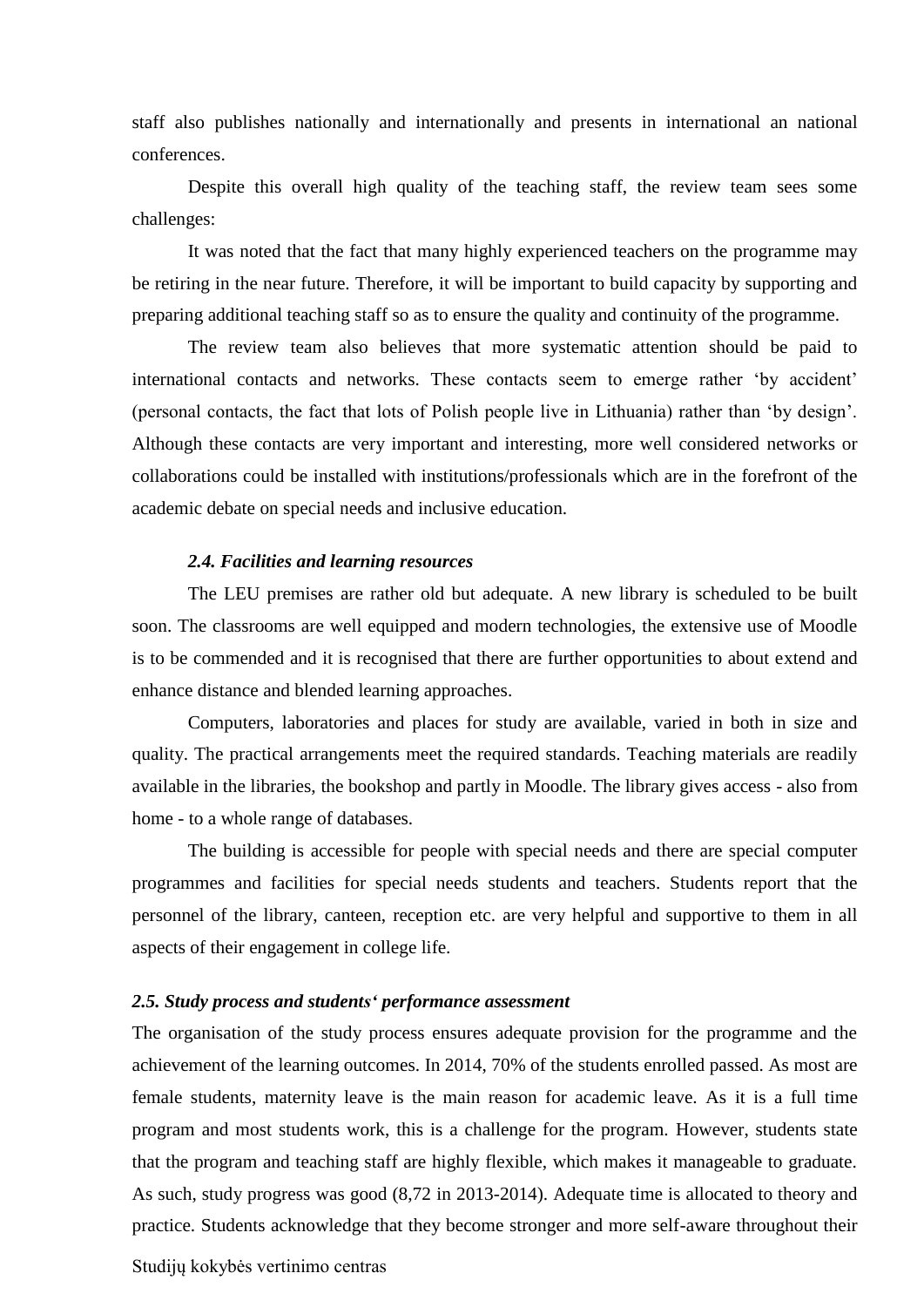engagement with the programme. They also stated they become 'researching professionals' who have an impact on practice, although staff members suggest that this role as 'researching professional' could be strengthened even further. Also stakeholders refer to the fact that the graduates are 'specialists' and state that they feel supported already by the students and the research they do and a such promote the need for this program. Students have opportunities to participate in student mobility programmes. However, due to the fact that it is a full time program this is not so easy and rather limited. Three students took part in an educational internship in Krakow in 2014 and one student referred to a possibility to go to Finland in the future. Foreign students also come in to follow courses (e.g. from Kazakhstan, Turkey). Students also take part in research activities of the teachers and some of them publish together with the teachers (2 out of 7 in 2014). The assessment system is clear and well communicated to the students. Admission requirements are well founded, accessible and applied.

#### <span id="page-9-0"></span>*2.6. Programme management*

The programme management plan is well-structured at all levels, with a clear line of communication and allocation of responsibilities between the university, the faculty, the department and the program committee. A system of monitoring quality is in place, which also includes the systematic improvement of the program through feedback of stakeholders and students and the assessment of staff members. Also, the programme regularly assesses needs and changes in the labour market.

The atmosphere between staff members, teachers, stakeholders and students is very positive and open. Students state that teachers and staff members are very accessible and open. This means that many issues can be discussed in an informal way and communication is excellent.

Students and stakeholders are also formally involved in the programme and can readily give feedback. Students and stakeholders are represented in the program committee. Also alumni are invited to give their views and to be involved in the programme. This for instance happens by inviting students to attend lecturers and discuss relevant topics and the meaning of these topics for the educational program.

<span id="page-9-1"></span>Although there are elements of cooperation in and outside LEU, a point of attention might be to extend the communication and cooperation with other related programs, such as social pedagogy, social education and ethics and social work in LEU and with other educational institutes in Lithuania. This could mainly be interesting in the challenge to combine forces and increase the influx of students in different programs.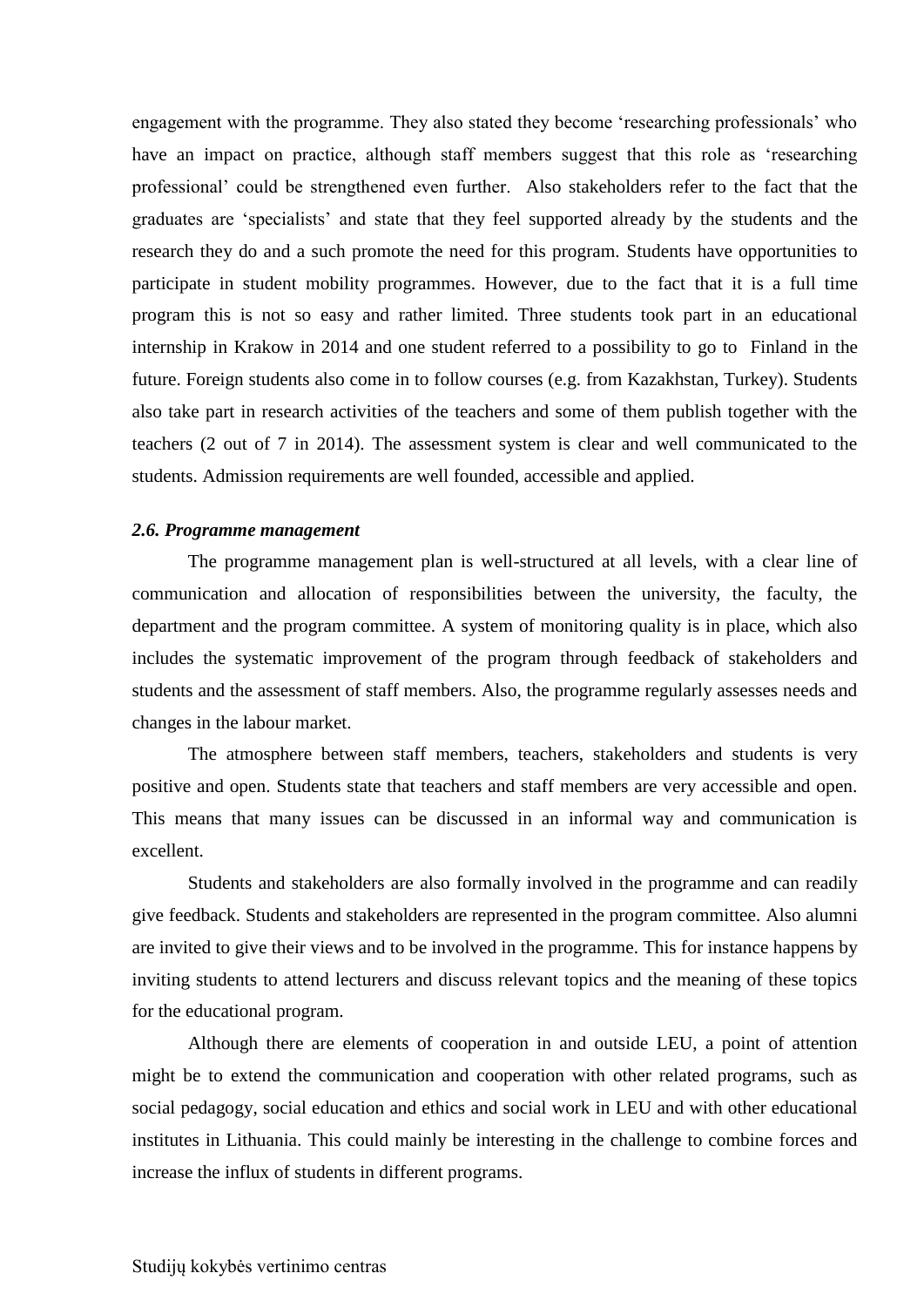## <span id="page-10-0"></span>**III. RECOMMENDATIONS**

- 1. To embed the programme more thoroughly in international theoretical and practical debates about special educational needs and inclusive education.
- 2. To develop the programme more from a generic perspective, rather than adding additional modules to address new societal issues emerging for different groups.
- 3. To profile the programme more clearly from a broader perspective on special needs and inclusive education instead of the deficit focus on impairment.
- 4. To develop more explicitly designed international contacts and networks.
- 5. To build in more capacity building exercises at school level so as to share their knowledge, skills and competencies with all teachers in support of furthering inclusive practices.
- 6. To improve access to English literature and enhance the mastering of the English language.
- 7. To strengthen the role of the special needs trainee as a capacity builder in the schools and to make this role more explicit in the programme aims and objectives.
- 8. To build capacity by supporting and preparing additional teaching staff so as to ensure the quality and continuity of the programme.
- 9. To keep analysing and developing ways to improve the number of students which enrol in the program.
- 10. To extend the communication and cooperation with other related programs, such as social pedagogy, social education and ethics and social work in LEU and with other educational institutes in Lithuania. This could mainly be interesting in the challenge to combine forces and increase the influx of students in different programs.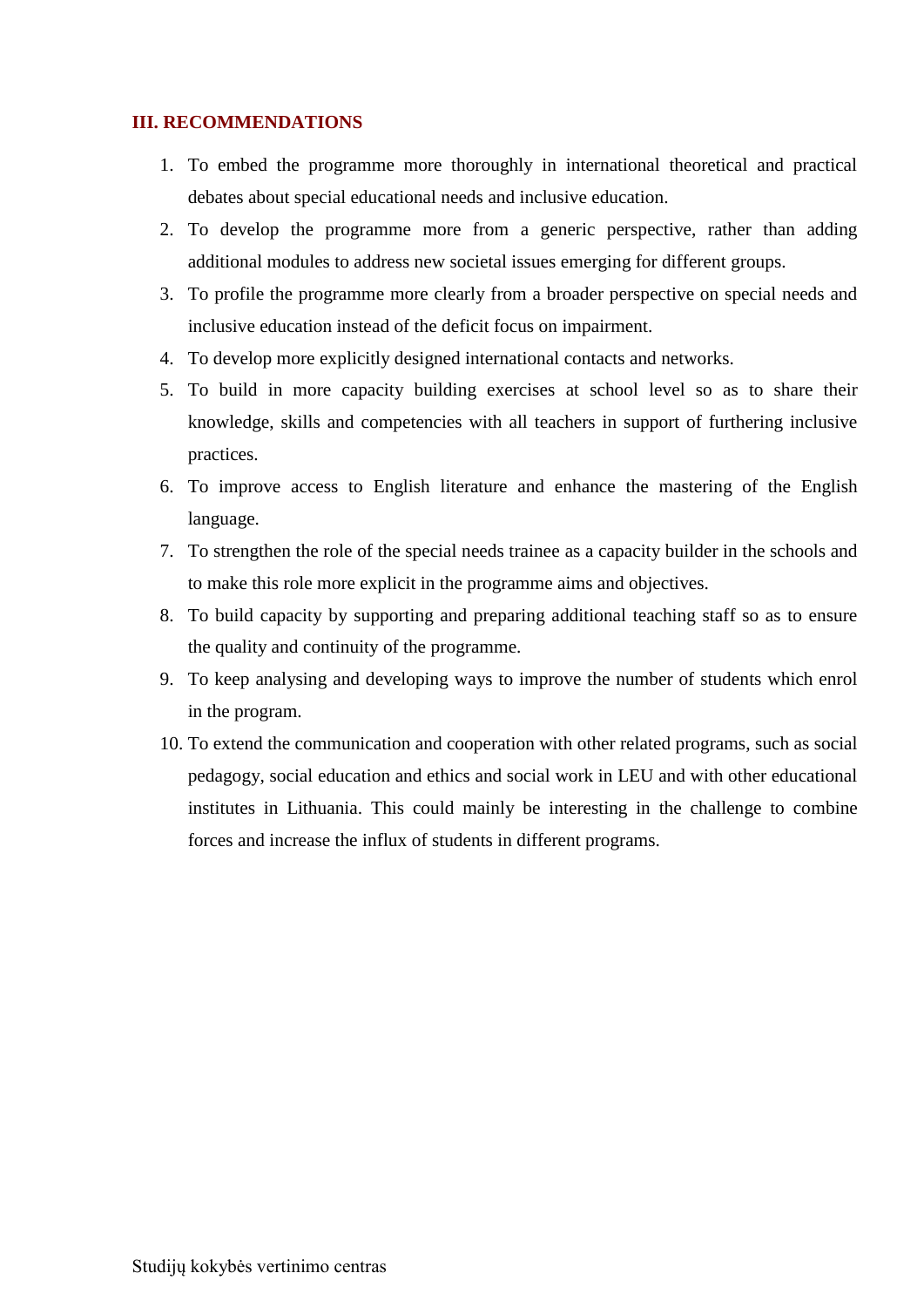#### <span id="page-11-0"></span>**IV. SUMMARY**

'Special needs education' at Lithuanian university of Educational Sciences is a relatively new programme, developed in response to the demand in Lithuanian society, for a professional who is an expert in assessing, planning and supporting schools in meeting pupils' special educational needs so as to create a more inclusive learning environment for all pupils. The program has a clear rationale and while it is ambitious, there is a clear perspective on how to reach these ambitions. The curriculum meets the legal requirements and the modules are continuous and evenly spread over the programme duration. There is a good relation between theory and practice and the research competences are adequately addressed. The modules are of a high quality level and the staff members presented a clear and broad perspective on the programme. The teaching staff is highly competent and engaged and they have a good sense of purpose and direction as to what they want to achieve with this programme. The LEU premises are rather old but adequate. The organisation of the study process ensures adequate provision for the programme and the achievement of the learning outcomes. The assessment system is clear and well communicated to the students. Admission requirements are well founded, accessible and applied. The programme management plan is well-structured at all levels, with a clear line of communication between the university, the faculty, the department and the program committee.

The strength of the programme points to the conviction, commitment and engagement of the staff members and teachers towards the mission of a more inclusive society, the strong link established with various stakeholders in society and the connection of the programme to real life situations.

In addition, the positive atmosphere in relation to the programme is evident through the constructive and open relations that exist between staff members and students – this is a quality to be cherished.

The challenges of the programme point to different elements form which the most important are the possible gap between the 'stated' broad perspective on special educational needs and the more narrow profile of the modules, the lack of any explicit international theoretical underpinning of 'special needs education' to inform and guide practice.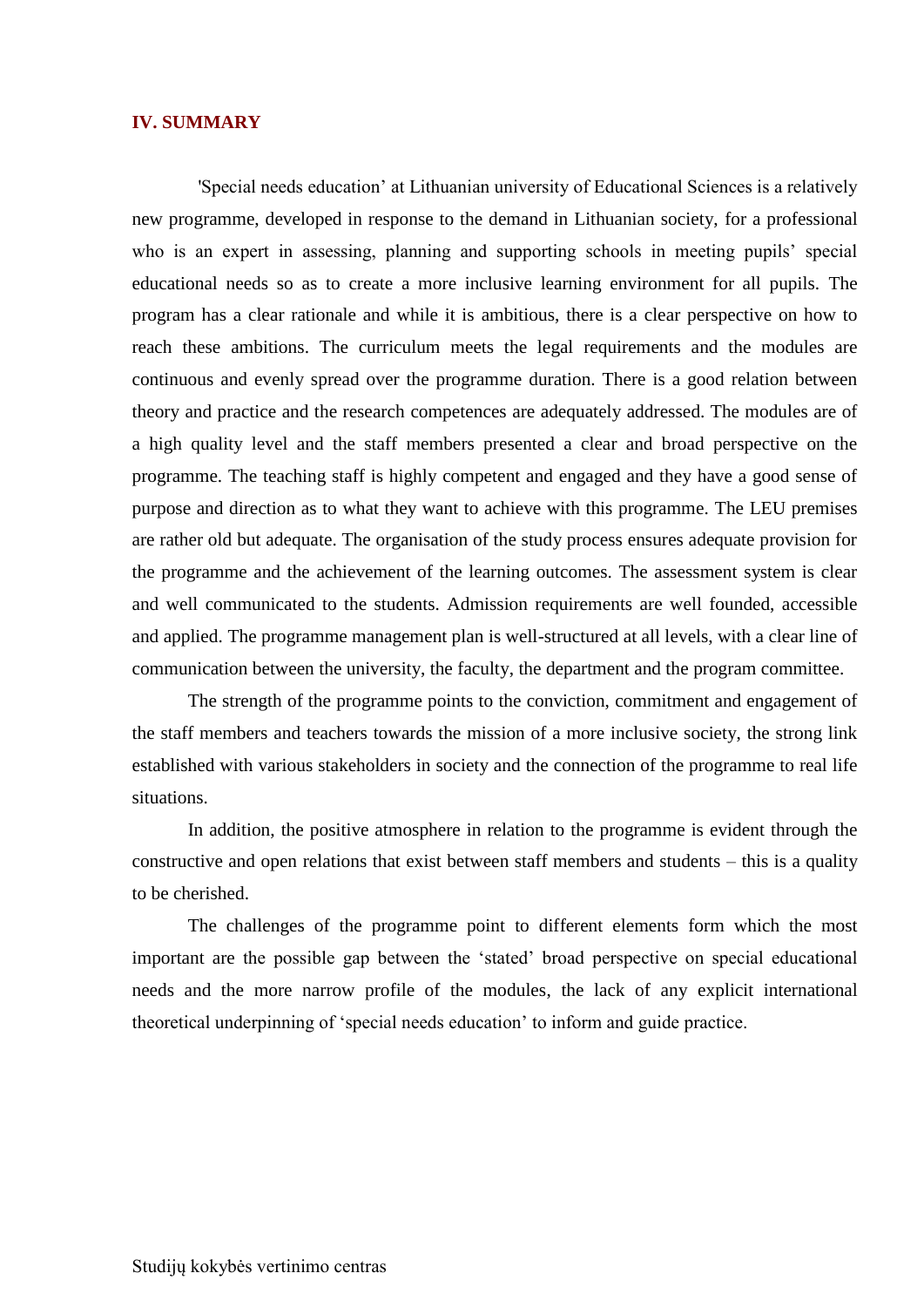## <span id="page-12-0"></span>**V. GENERAL ASSESSMENT**

The study programme *Special Needs Education* (state code – 621X17003) at the Lithuanian University of Educational Sciences is given **positive** evaluation.

|  |  | Study programme assessment in points by evaluation areas. |  |
|--|--|-----------------------------------------------------------|--|
|  |  |                                                           |  |

| No. | <b>Evaluation Area</b>                             | <b>Evaluation of</b><br>an area in<br>points* |
|-----|----------------------------------------------------|-----------------------------------------------|
|     | Programme aims and learning outcomes               |                                               |
| 2.  | Curriculum design                                  |                                               |
| 3.  | Teaching staff                                     |                                               |
| 4.  | Facilities and learning resources                  | 3                                             |
| 5.  | Study process and students' performance assessment | 3                                             |
| 6.  | Programme management                               | 3                                             |
|     | Total:                                             |                                               |

\*1 (unsatisfactory) - there are essential shortcomings that must be eliminated;

2 (satisfactory) - meets the established minimum requirements, needs improvement;

3 (good) - the field develops systematically, has distinctive features;

4 (very good) - the field is exceptionally good.

| Grupės vadovas:<br>Team leader: | Prof. Dr Hans (J. P.) van Ewijk |  |
|---------------------------------|---------------------------------|--|
| Grupės nariai:<br>Team members: | Assoc. Prof. Dr Mare Leino      |  |
|                                 | Dr Margaret O'Donnell           |  |
|                                 | Prof. Dr Rudi Roose             |  |
|                                 | Ms Daiva Burkauskienė           |  |
|                                 | Mr Augustinas Rotomskis         |  |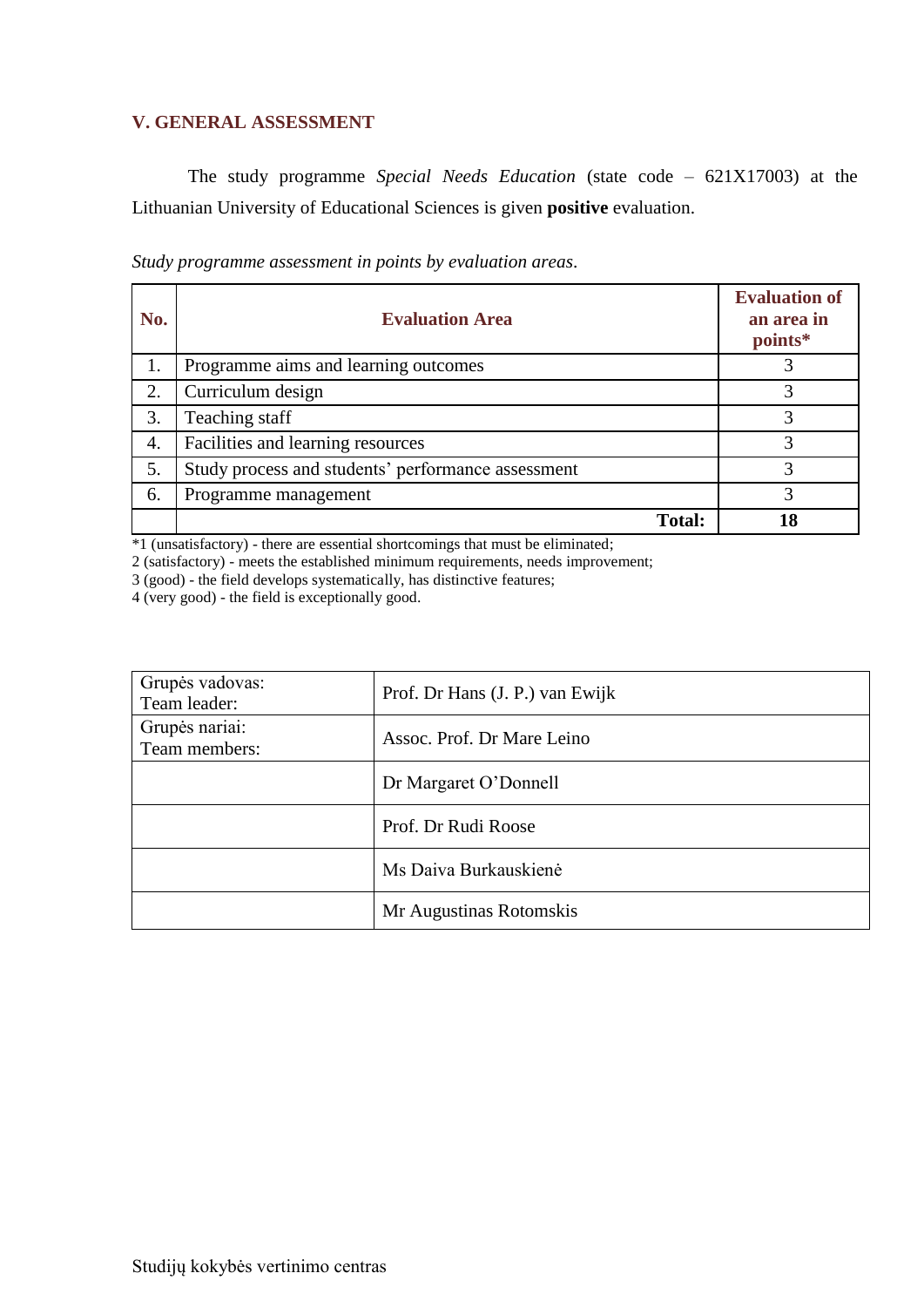# **EXTRACT OF SECOND CYCLE STUDY PROGRAMME** *SPECIAL NEEDS PEDAGOGY* **(STATE CODE –** *621X17003***) AT THE LITHUANIAN UNIVERSITY OF EDUCATIONAL SCIENCES 17TH DECEMBER 2015 EVALUATION REPORT NO.**

**SV4-367**



## STUDIJŲ KOKYBĖS VERTINIMO CENTRAS

Lietuvos edukologijos universiteto **STUDIJŲ PROGRAMOS**  *SPECIALIOJI PEDAGOGIKA (valstybinis kodas – 621X17003)* **VERTINIMO IŠVADOS**

# **EVALUATION REPORT**

––––––––––––––––––––––––––––––

**OF** *SPECIAL NEEDS EDUCATION* **(***state code – 621X17003***) STUDY PROGRAMME**

at the Lithuanian University of Educational Sciences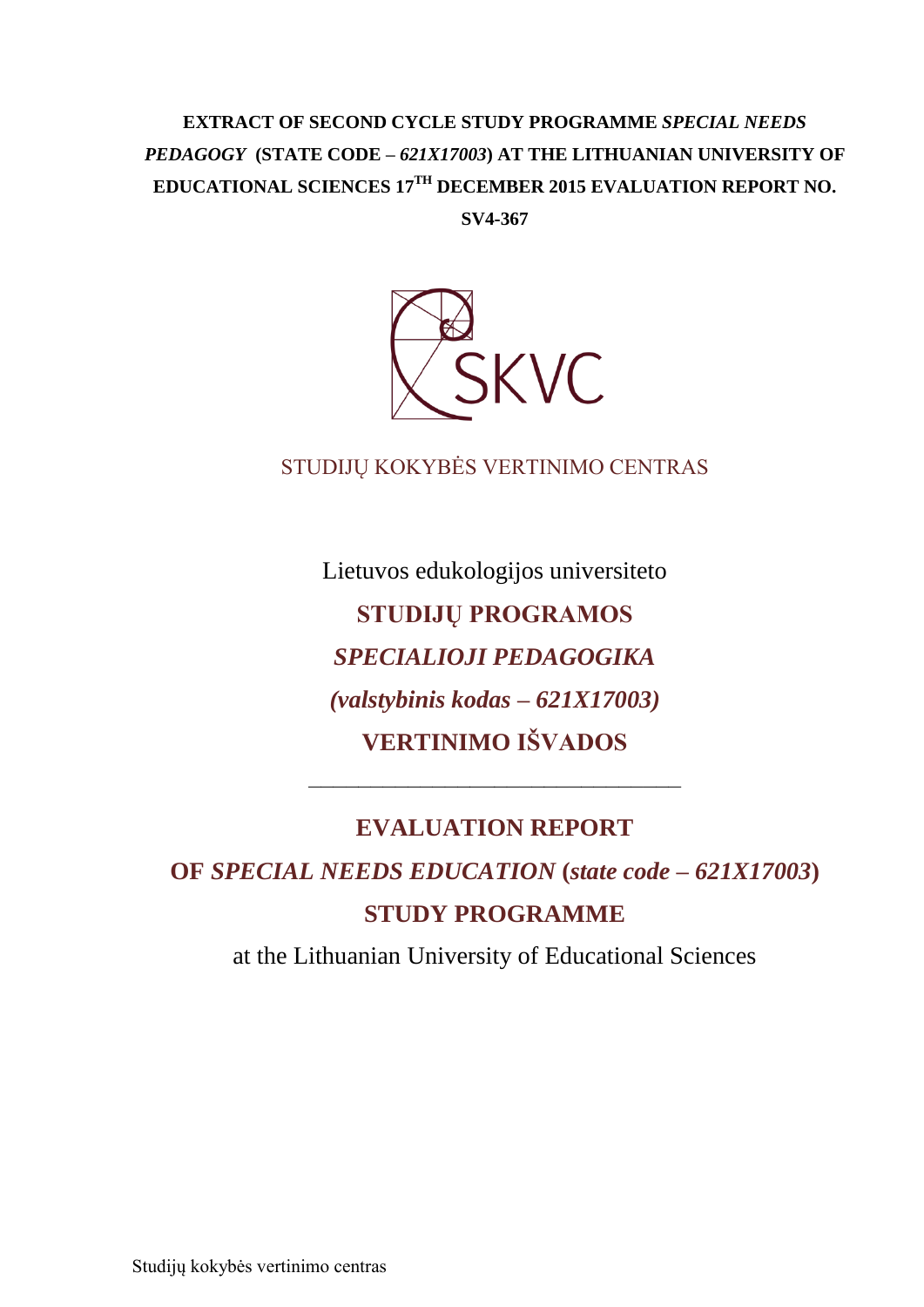- **7. Prof. Dr Hans (J. P.) van Ewijk (team leader),** *academic,*
- **8. Asoc. Prof. Dr Mare Leino,** *academic,*
- **9. Dr Margaret O'Donnell,** *academic,*
- **10. Prof. Dr Rudi Roose,** *academic,*
- **11. Ms Daiva Burkauskienė,** *representative of social partners,*
- **12. Mr Augustinas Rotomskis,** *student representative*.

Išvados parengtos anglų kalba

Report language - English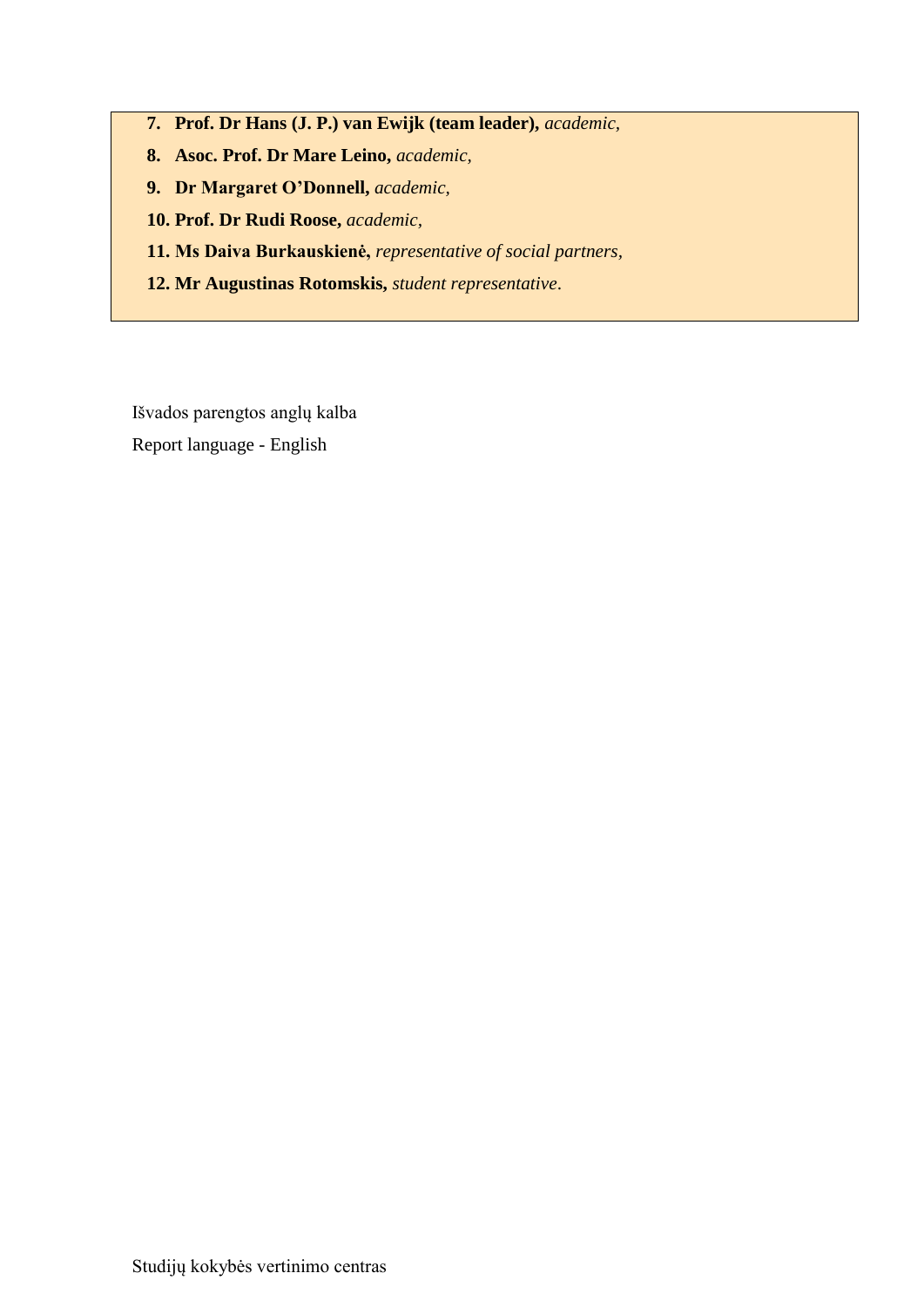# **DUOMENYS APIE ĮVERTINTĄ PROGRAMĄ**

| Studijų programos pavadinimas                      | Specialioji pedagogika              |
|----------------------------------------------------|-------------------------------------|
| Valstybinis kodas                                  | 621X17003                           |
| Studijų sritis                                     | socialiniai mokslai                 |
| Studijų kryptis                                    | pedagogika                          |
| Studijų programos rūšis                            | universitetinės studijos            |
| Studijų pakopa                                     | antroji                             |
| Studijų forma (trukmė metais)                      | nuolatinė (2)                       |
| Studijų programos apimtis kreditais                | 120                                 |
| Suteikiamas<br>profesinė<br>laipsnis<br>1r<br>(ar) | specialiosios pedagogikos magistras |
| kvalifikacija                                      |                                     |
| Studijų programos įregistravimo data               | 2012 m. sausio 19 d.                |

## **INFORMATION ON EVALUATED STUDY PROGRAMME**

–––––––––––––––––––––––––––––––

| Title of the study programme                              | <b>Special Needs Education</b>           |
|-----------------------------------------------------------|------------------------------------------|
| State code                                                | 621X17003                                |
| Study area                                                | <b>Social Sciences</b>                   |
| Study field                                               | Teachers' Training                       |
| Type of the study programme                               | University studies                       |
| Study cycle                                               | Second                                   |
| Study mode (length in years)                              | Full-time $(2)$                          |
| Volume of the study programme in credits                  | 120                                      |
| and (or) professional qualifications<br>Degree<br>awarded | Master in Special Needs Teacher Training |
| Date of registration of the study programme               | 19 January 2012                          |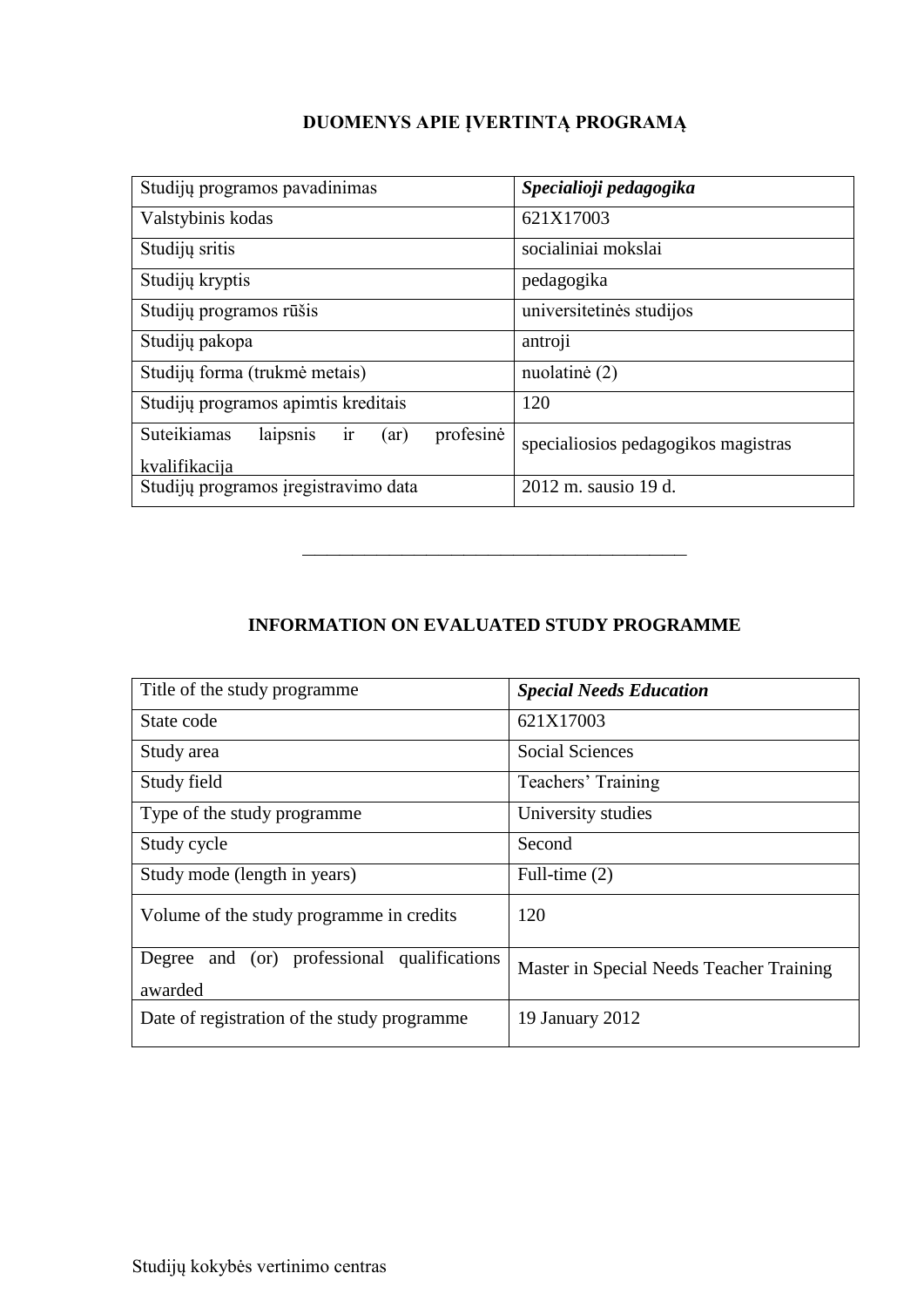Studijų kokybės vertinimo centras

 $\copyright$ The Centre for Quality Assessment in Higher Education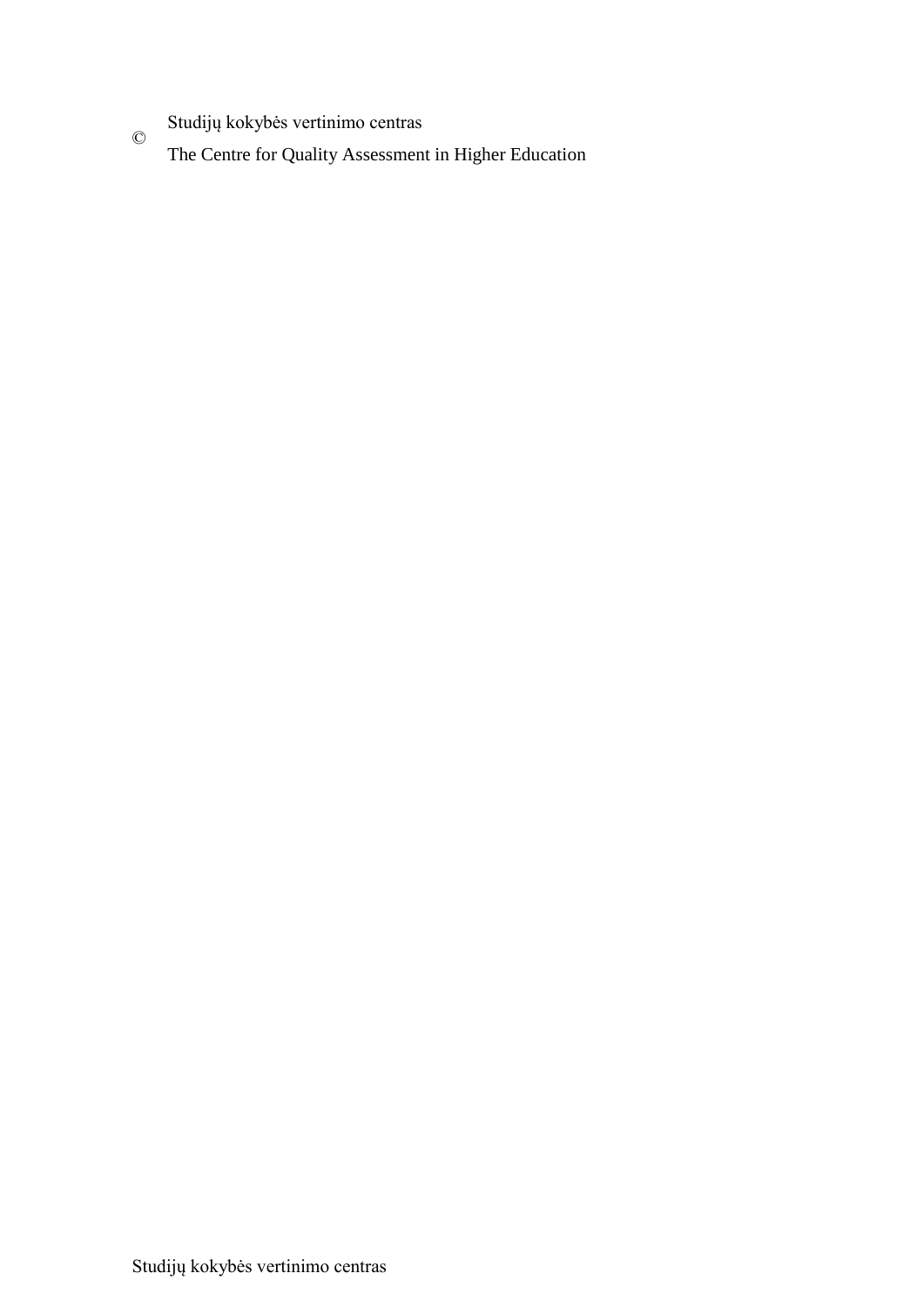**VI. GENERAL ASSESSMENT** 

The study programme *Special Needs Education* (state code – 621X17003) at the Lithuanian University of Educational Sciences is given **positive** evaluation.

**No. Evaluation Area Evaluation of an area in points\*** 1. Programme aims and learning outcomes 3 2. Curriculum design 3 3. Teaching staff  $\overline{3}$ 4. Facilities and learning resources 3 5. Study process and students' performance assessment 3 6. Programme management 3 **Total: 18**

*Study programme assessment in points by evaluation areas*.

 $*1$  (unsatisfactory) - there are essential shortcomings that must be eliminated;

2 (satisfactory) - meets the established minimum requirements, needs improvement;

3 (good) - the field develops systematically, has distinctive features;

4 (very good) - the field is exceptionally good.

 $\langle \cdot, \cdot \rangle$ 

## **IV. SUMMARY**

'Special needs education' at Lithuanian university of Educational Sciences is a relatively new programme, developed in response to the demand in Lithuanian society, for a professional who is an expert in assessing, planning and supporting schools in meeting pupils' special educational needs so as to create a more inclusive learning environment for all pupils. The program has a clear rationale and while it is ambitious, there is a clear perspective on how to reach these ambitions. The curriculum meets the legal requirements and the modules are continuous and evenly spread over the programme duration. There is a good relation between theory and practice and the research competences are adequately addressed. The modules are of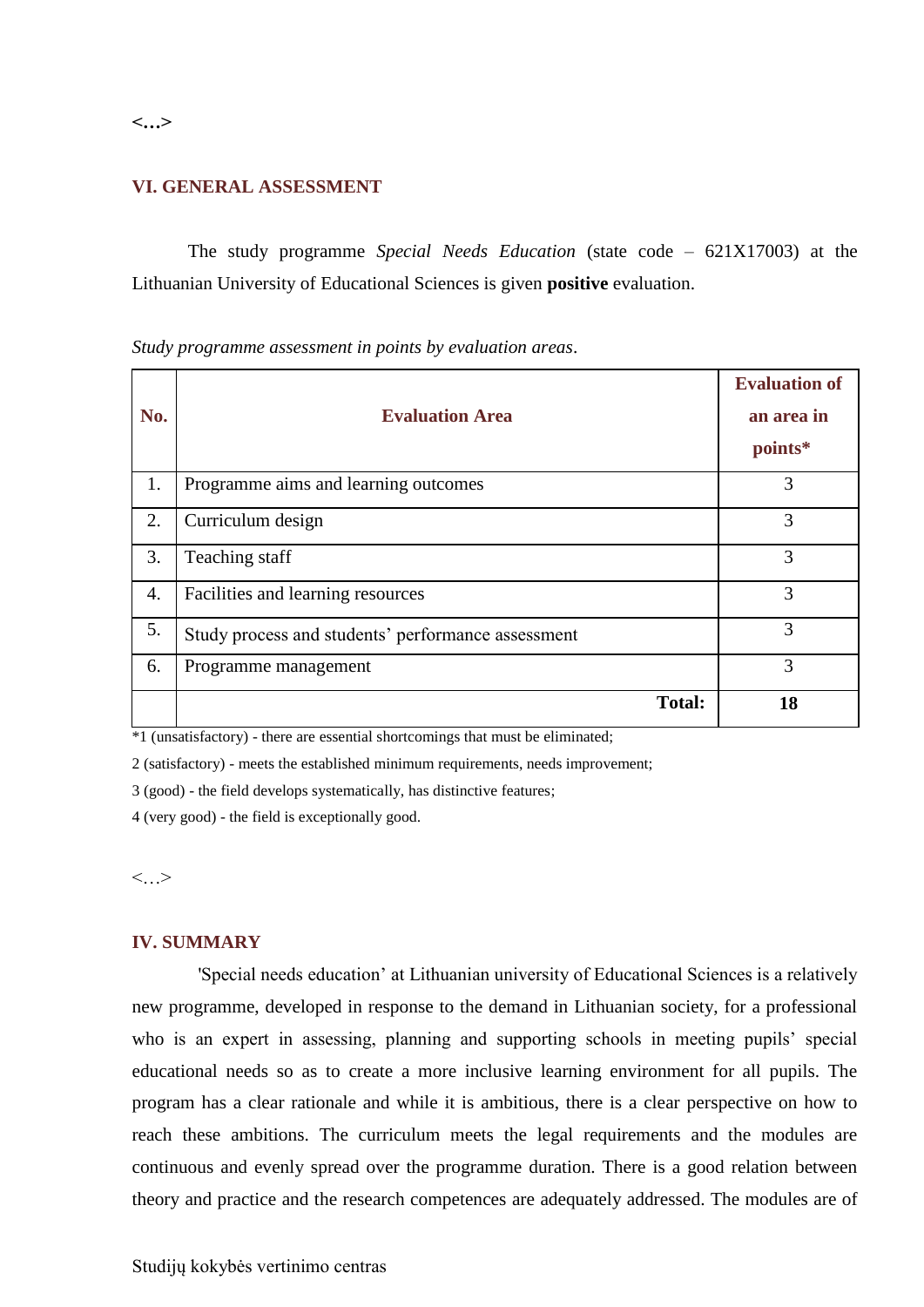a high quality level and the staff members presented a clear and broad perspective on the programme. The teaching staff is highly competent and engaged and they have a good sense of purpose and direction as to what they want to achieve with this programme. The LEU premises are rather old but adequate. The organisation of the study process ensures adequate provision for the programme and the achievement of the learning outcomes. The assessment system is clear and well communicated to the students. Admission requirements are well founded, accessible and applied. The programme management plan is well-structured at all levels, with a clear line of communication between the university, the faculty, the department and the program committee.

The strength of the programme points to the conviction, commitment and engagement of the staff members and teachers towards the mission of a more inclusive society, the strong link established with various stakeholders in society and the connection of the programme to real life situations.

In addition, the positive atmosphere in relation to the programme is evident through the constructive and open relations that exist between staff members and students – this is a quality to be cherished.

The challenges of the programme point to different elements form which the most important are the possible gap between the 'stated' broad perspective on special educational needs and the more narrow profile of the modules, the lack of any explicit international theoretical underpinning of 'special needs education' to inform and guide practice.

<...>

## **III. RECOMMENDATIONS**

- 11. To embed the programme more thoroughly in international theoretical and practical debates about special educational needs and inclusive education.
- 12. To develop the programme more from a generic perspective, rather than adding additional modules to address new societal issues emerging for different groups.
- 13. To profile the programme more clearly from a broader perspective on special needs and inclusive education instead of the deficit focus on impairment.
- 14. To develop more explicitly designed international contacts and networks.
- 15. To build in more capacity building exercises at school level so as to share their knowledge, skills and competencies with all teachers in support of furthering inclusive practices.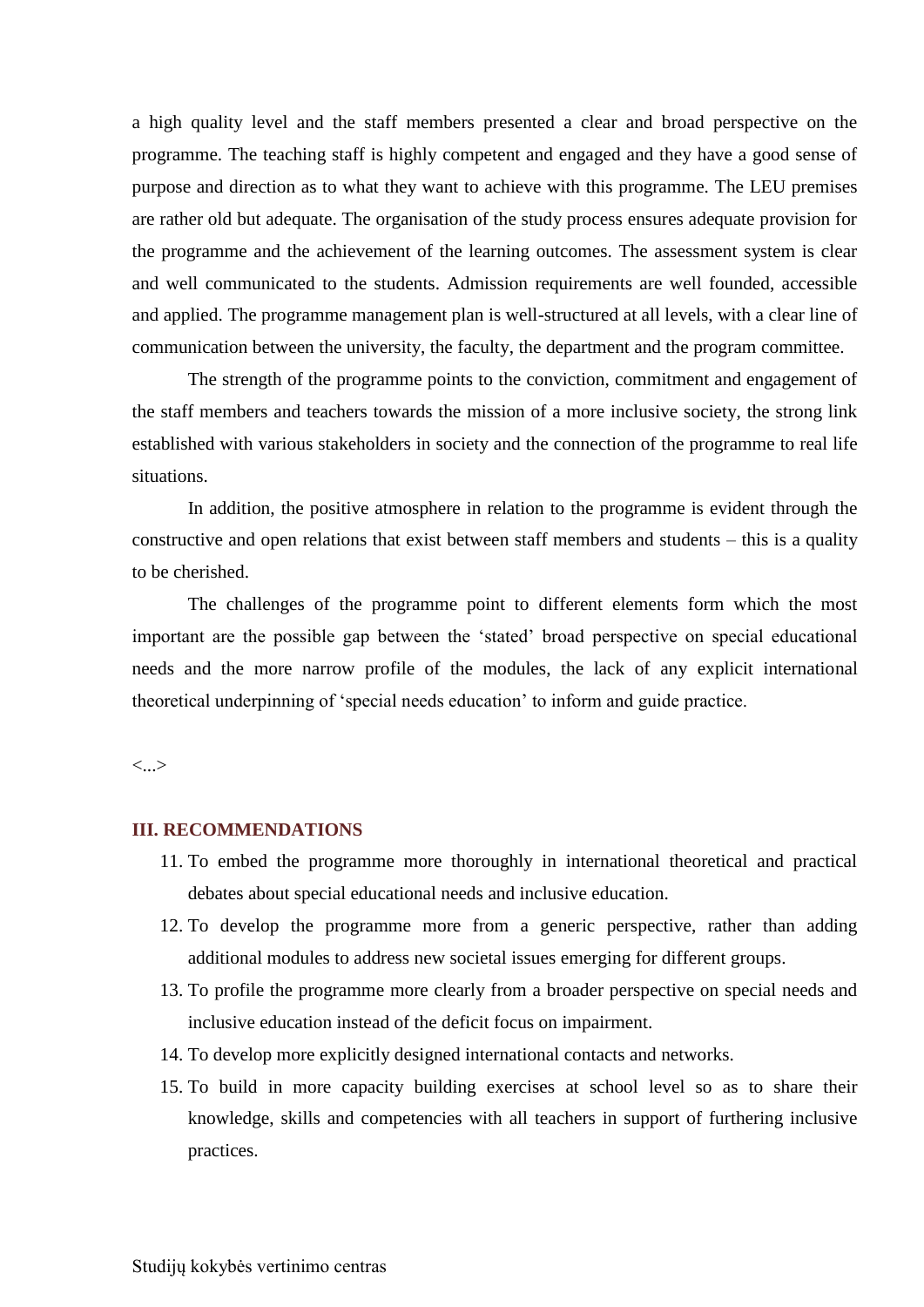- 16. To improve access to English literature and enhance the mastering of the English language.
- 17. To strengthen the role of the special needs trainee as a capacity builder in the schools and to make this role more explicit in the programme aims and objectives.
- 18. To build capacity by supporting and preparing additional teaching staff so as to ensure the quality and continuity of the programme.
- 19. To keep analysing and developing ways to improve the number of students which enrol in the programme.
- 20. To extend the communication and cooperation with other related programs, such as social pedagogy, social education and ethics and social work in LEU and with other educational institutes in Lithuania. This could mainly be interesting in the challenge to combine forces and increase the influx of students in different programs.

\_\_\_\_\_\_\_\_\_\_\_\_\_\_\_\_\_\_\_\_\_\_\_\_\_\_\_\_\_\_

 $\langle \cdot, \cdot \rangle$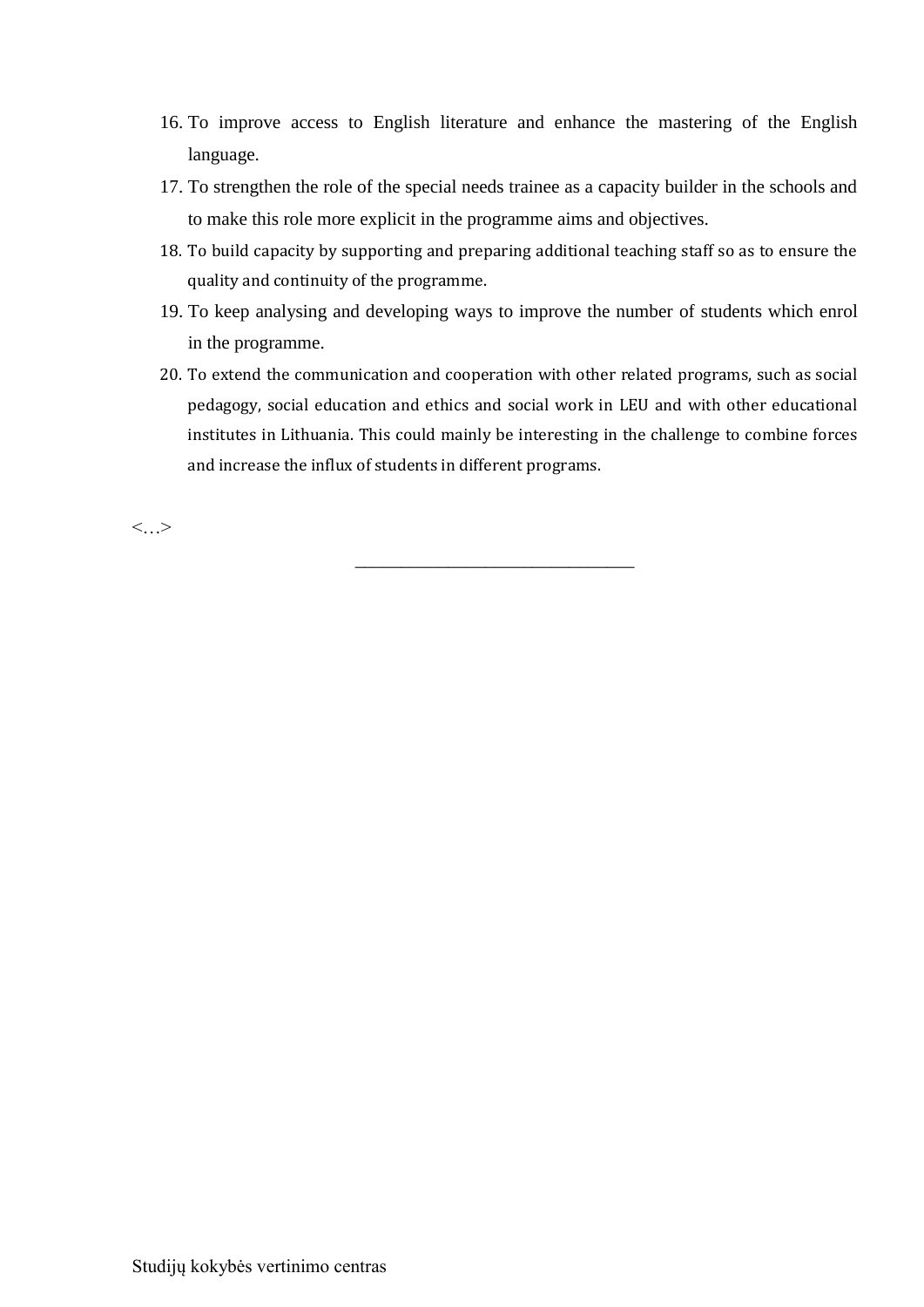# **LIETUVOS EDUKOLOGIJOS UNIVERSITETO ANTROSIOS PAKOPOS STUDIJŲ PROGRAMOS** *SPECIALIOJI PEDAGOGIKA* **(VALSTYBINIS KODAS – 621X17003) 2015-12-17 EKSPERTINIO VERTINIMO IŠVADŲ NR. SV4-367 IŠRAŠAS**

<...>

## **V. APIBENDRINAMASIS ĮVERTINIMAS**

Lietuvos edukologijos universiteto studijų programa *Specialioji pedagogika*  (valstybinis kodas – 621X17003) vertinama **teigiamai**.

| Eil. | <b>Vertinimo sritis</b>                          | <b>Srities</b> |
|------|--------------------------------------------------|----------------|
| Nr.  |                                                  | jvertinimas,   |
|      |                                                  | balais*        |
| 1.   | Programos tikslai ir numatomi studijų rezultatai | 3              |
| 2.   | Programos sandara                                | 3              |
| 3.   | Personalas                                       | 3              |
| 4.   | Materialieji ištekliai                           | 3              |
| 5.   | Studijų eiga ir jos vertinimas                   | 3              |
| 6.   | Programos vadyba                                 | 3              |
|      | Iš viso:                                         | 18             |

\* 1 – Nepatenkinamai (yra esminių trūkumų, kuriuos būtina pašalinti)

2 – Patenkinamai (tenkina minimalius reikalavimus, reikia tobulinti)

3 – Gerai (sistemiškai plėtojama sritis, turi savitų bruožų)

4 – Labai gerai (sritis yra išskirtinė)

<...>

### **IV. SANTRAUKA**

Lietuvos edukologijos universiteto studijų programa *Specialioji pedagogika* – santykinai nauja, sukurta atsiliepiant į Lietuvos visuomenės poreikius ir skirta rengti specialistams, kurie vertina, planuoja ir padeda mokykloms tenkinti vaikų specialiojo ugdymo poreikius ir kurti labiau integruotą lavinimo aplinką visiems vaikams. Studijų programos pagrindimas – aiškus ir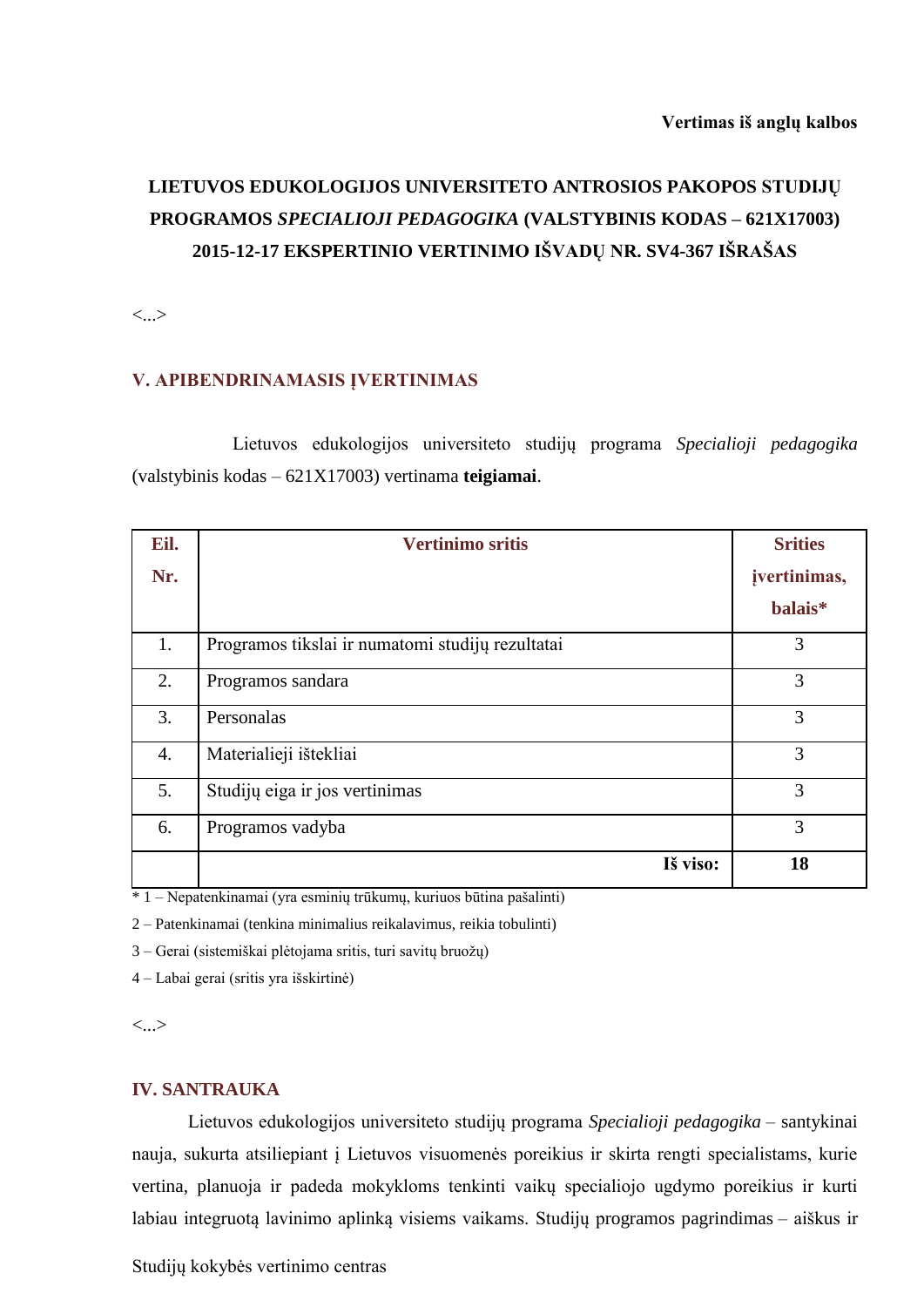logiškas. Nors pati studijų programa ambicinga, perspektyva pasiekti šiuos ambicingus tikslus – visai šviesi. Studijų programa atitinka teisinius reikalavimus, o moduliai – tęstiniai ir tolygiai paskirstyti per visą studijų programos trukmę. Geras teorijos ir praktikos santykis, tinkamai atsižvelgiama į mokslinių tyrimų kompetencijas. Moduliai – aukšto lygio, darbuotojai pateikia aiškias ir plačias studijų programos perspektyvas. Dėstytojai – itin kompetentingi, aktyvūs, gerai jaučia tikslą, kurio siekiama šia studijų programa, ir jos kryptį. Nors LEU patalpos senos, jos tinka studijų procesui organizuoti. Pats studijų procesas organizuojamas taip, kad studijų programos vykdymas ir studijų rezultatų siekimas užtikrinami tinkamai. Vertinimo sistema – aiški ir studentams gerai komunikuojama. Priėmimo reikalavimai – pagrįsti ir prieinami, jų laikomasi. Gera visų lygių studijų programos vadybos plano struktūra, aiški universiteto, fakulteto, katedros ir studijų programos komiteto komunikacijos tvarka.

Studijų programos stiprybė – darbuotojų ir dėstytojų tvirtumas, įsipareigojimas ir aktyvus dalyvavimas siekiant įgyvendinti misiją sukurti labiau integruotą visuomenę, su įvairiais socialiniais dalininkais sukurtas tvirtas ryšys ir studijų programos sąsajos su realiomis gyvenimo situacijomis.

Be to, studijų programą gaubianti pozityvi atmosfera akivaizdžiai atsiskleidžia per tarp darbuotojų ir studentų užsimezgusius konstruktyvius ir atvirus santykius – tai labai brangintina savybė.

Studijų programai tenkantys iššūkiai susiję su įvairiais elementais, iš kurių svarbiausi – galima takoskyra tarp stiprinamos plačios specialiosios pedagogikos perspektyvos ir siauresnio modulių profilio, taip pat tikslaus tarptautinio teorinio specialiosios pedagogikos pagrindimo, kuriuo remiantis būtų galima formuoti praktiką ir jai vadovauti, stoka.

<…>

## **III. REKOMENDACIJOS**

- 1. Labiau grįsti studijų programą tarptautinėmis diskusijomis apie specialiosios pedagogikos ir integruoto ugdymo teoriją bei praktiką.
- 2. Studijų programą tobulinti vadovaujantis bendresne perspektyva, užuot pridėjus prie jos papildomų modulių, kuriais siekiama atliepti įvairiose visuomenės grupėse kylančius naujus socialinius iššūkius.
- 3. Aiškiau profiliuoti studijų programą, plačiau žvelgiant į vaikus, turinčius specialiuosius poreikius, ir jų įtraukųjį ugdymą.
- 4. Plėtoti skaidresnius tarptautinius ryšius ir tinklus.